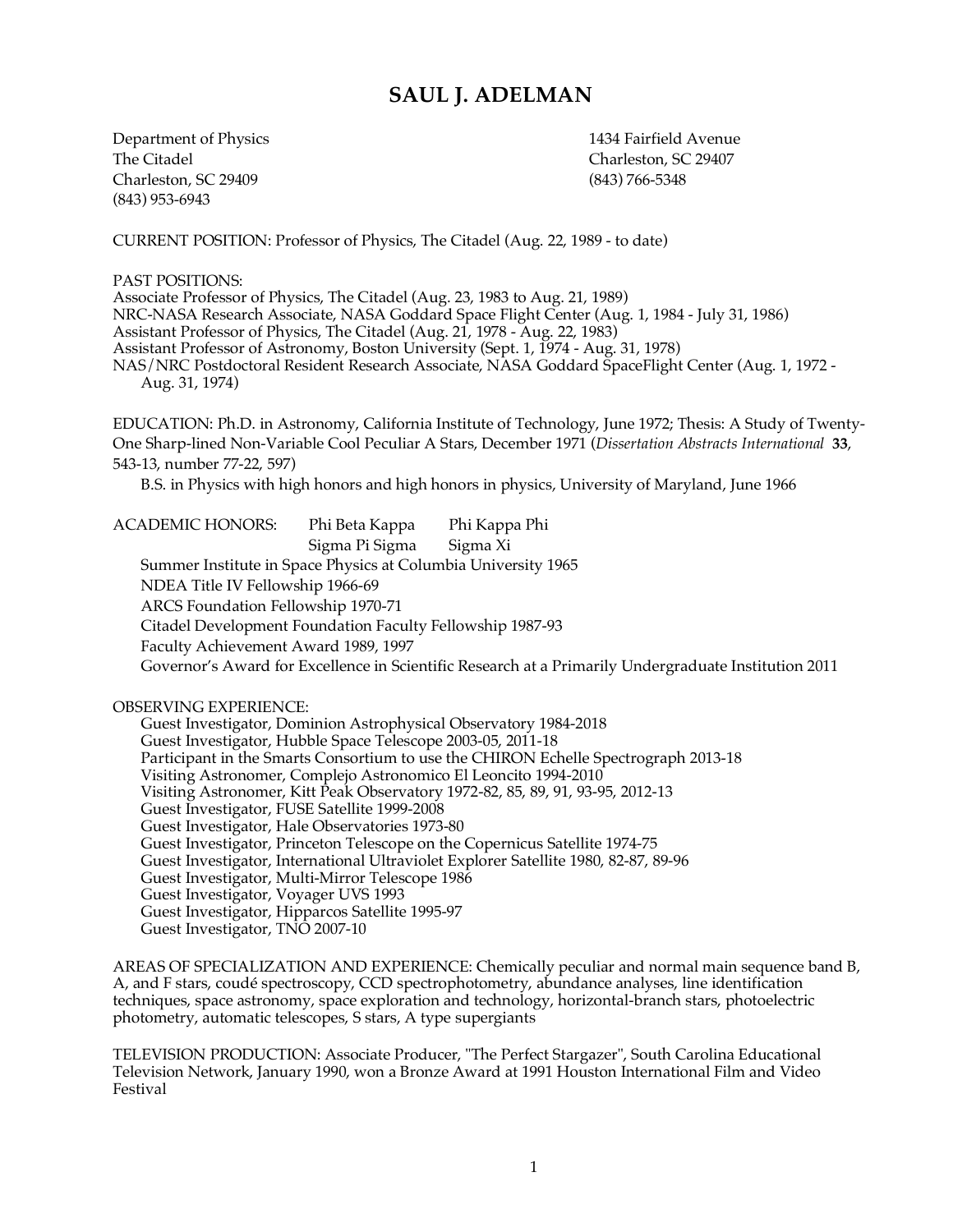# PHOTOGRAPHIC EXHIBIT

David Calvin Reynolds Heisser's Charleston – Addlestone Library, College of Charleston, February – August 2009

## OTHER EXPERIENCE:

- President, International Astronomical Union Commission B6 Astronomical Photometry and Polarimetry, August 2015-August 2018
- Vice President, International Astronomical Union Commission 25 Astronomical Photometry and Polarimetry, August 2012 -August 2015
- Member, Scientific Organizing Committee, Working Group on Peculiar A Stars, 2013 2018
- Member, Scientific Organizing Committee: Non-LTE line formation for trace elements in stellar atmospheres, July 30 - 4 August, 2007
- Member, Library Services, Committee 2010-13, Chair 2011-2012, Secretary 2012-2013
- Member, Scholarship Committee 2008-2010
- Member, Faculty-Tenure and Promotion Committee 2005-07
- Member, Faculty Research Committee 2006-07, 2001-05
- Member, Faculty Sabbatical Committee 2004-2005, 2012-15
- Member, Committee on Committees 2013-2015
- Chair, Scientific Organizing Committee: Workshop on ATLAS12 and Related Programs, July 2005, Trieste, Italy
- Member Editorial Board Baltic Astronomy 2002-2007
- Member, Scientific Organizing Committee, IAU Symposium 224, "The A-Star Puzzle", July 2004, Poprad, Slovak Republic
- Charleston Chapter Sigma Xi, Vice President 2000-01, 2008-08, President 2001-02, Member Executive Committee 2000-2018
- Campus Director, South Carolina Space Grant Consortium, March 1997 2012
- Chairman, Scientific Organizing Committee, 5th Vienna International Workshop on Model Atmospheres and Spectrum Synthesis, Vienna, 1995
- Co-Chairman, Scientific Organizing Committee, JD 15 and JD 16 at the 22nd General Assembly of the International Astronomical Union, The Hague, 1994
- Co-Chairman, Scientific Organizing Committee, Hot Stars in the Halo, Schenectady, NY 1993
- Member, Scientific Organizing Committee, IAU Commission 14 1991-97, 2000-06, Secretary 2000-03
- Member, Scientific Organizing Committee, IAU Commission 25 1991-2003
- Chair, Citadel Faculty Employment Committee 1991-93.2005-07
- Member, Program Committee, Fourth International Colloquium on Atomic Spectra and Oscillator Strengths for Astrophysical and Laboratory Plasmas 1992
- Chairman, Scientific Organizing Committee, Automated Telescopes for Photometry and Imaging, a Joint Meeting of Commissions 9 and 25 at the 21st General Assembly of the IAU, Buenos Aires 1991
- Member, Scientific Organizing Committee IAU Working Group on Standard Stars 1988-1991
- Member, Scientific Organizing Committee CCD's in Astronomy II. New Methods and Applications of CCD Technology, Charleston, SC 1990
- Co-Chairman, Scientific Organizing Committee, New Directions in Spectrophotometry, Las Vegas, NV 1988
- Chairman, Scientific Organizing Committee Workshop on Elemental Abundance Analyses, Lausanne, Switzerland 1987
- Chair, Citadel Group Insurance and Other Fringe Benefits Committee 1986-89
- Phi Kappa Phi, Citadel Chapter, Secretary-Treasurer 1979-82, President 1982-83, 90-92, President-elect 1989-90
- Graduate Teaching Assistant, California Institute of Technology 1969-70
- Research Assistant, University of Maryland Program at NASA Goddard Space Flight Center, Summer 1966

MEMBER: International Astronomical Union American Astronomical Society Astronomical Society of the Pacific

PERSONAL DATA: Born - November 18, 1944, Atlantic City, NJ, US citizen; married-three sons; hobbies photography, gardening, and genealogy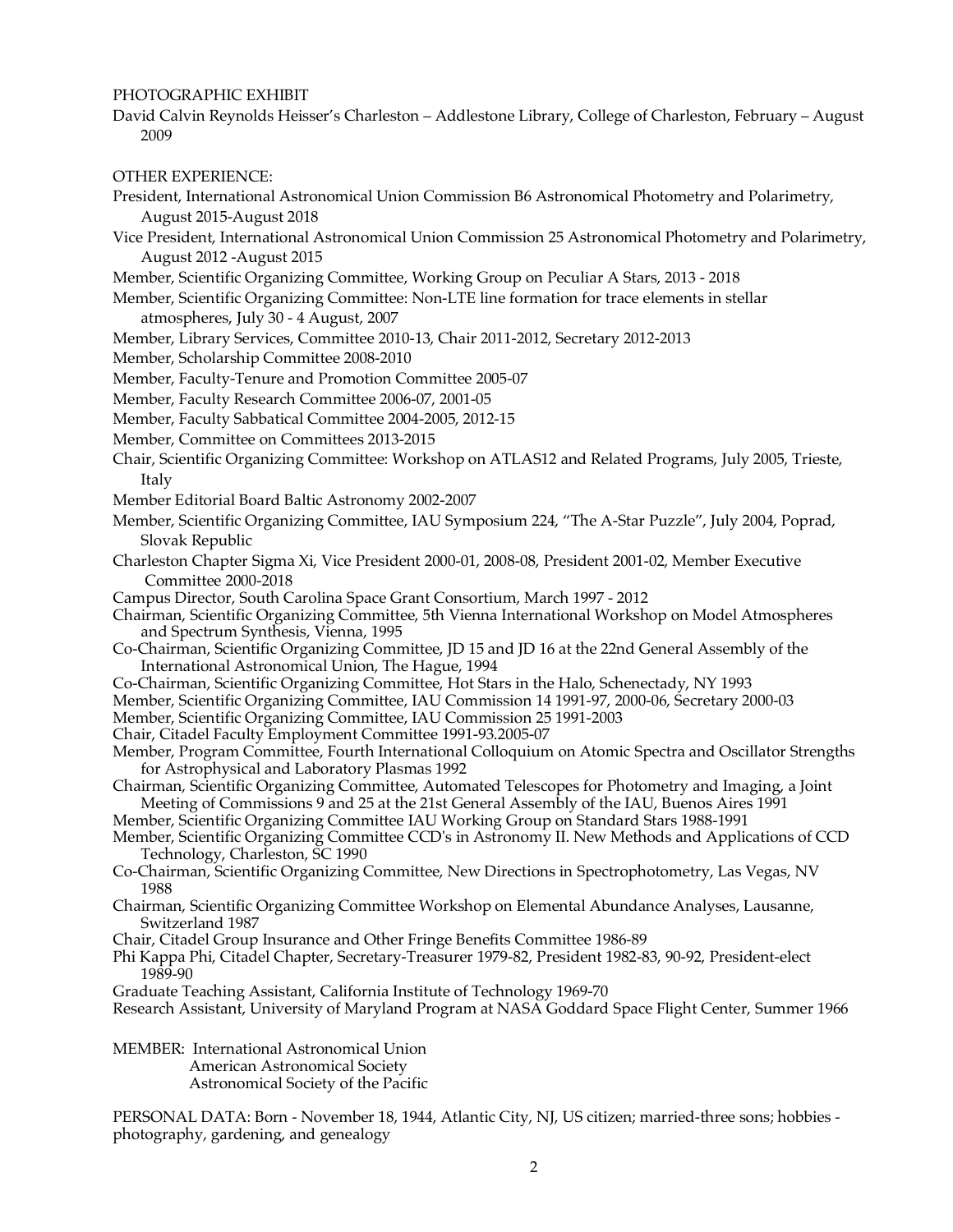THESES SUPERVISED: Line Identifications in the Ultraviolet Spectrum of  $\gamma$  Pegasi B2 IV, Ian Hill, Boston University, for the degree of M.A. in Astronomy (1977)

I also acted informally as a PhD advisor to Hulya Caliskan, Istanbul University 1993-95, "Elemental Abundance Analysis of the mCP Star HR 8216" and was the cothesis advisor for five other theses: A Spectrum Analysis of Deneb (A2Iae), Berahitdin Albayrak, Ankara University, Turkey, PhD (1999) Spectrum Analyses of 4 Lac and v Cep, Kutluay Yuce, Ankara University, Turkey, PhD (2003)

The F Supergiant  $\alpha$  Per, Taskin Cay, Istanbul University, Turkey (2004),

An Elemental Abundance Analysis of the Am star 2 UMa, Ipek Cay , Istanbul University, Turkey (2004) An Elemental Abundance Analysis of 15 Vul, A. Teker, Istanbul University, Turkey (2008)

# RESEARCH GRANTS

Investigation of the Sharp-lined Mid B Star t Herculis - NASA NSG 5055, May 1, 1975 - Aug. 31, 1976

Studies of Magnetic Peculiar A Stars - NSF AST 76-06233, AST 77-24808, and AST 78-25395, Nov. 1, 1976 - Oct. 31, 1979

Spectrum Variability of Hot Peculiar A Stars - NASA NSG 5420, Nov. 1 1979 - June 30, 1981

Spectrophotometric Studies of Peculiar A Stars - NSF AST 8106030, July 1, 1981 - Dec. 31, 1982

- Abundances of Elements in Sharp-Lined Late B-Type Stars NASA NAG 5-218, March 1, 1982 Aug. 31, 1983
- Elemental Abundances in Sharp-Lined Late B and Early A Stars NASA NAG 5-218 (Supplement 1), Aug. 1, 1983 - July 31, 1984
- Elemental Abundances of Mercury-Manganese Stars and the Population II A Type Star HD 109995 NASA NAG 5-218 (Supplement 2), July 1, 1984 - July 31, 1985
- Photospheric Elemental Abundances of Selected Stars NASA NAG 5-793, Aug. 1, 1986 June 30, 1987 Photographic Region Elemental Abundances - NASA NAG 5-921, June 1, 1987 - August 31, 1990
- A Four College Automated Photoelectric Telescope for Astronomical Training and Research NSF AST-8616362 - April 15, 1987 - May 15, 1990 through the College of Charleston (co-investigator)
- Construction and Evaluation of Holographic Fourier Transform Spectrometers SC Commission on Higher Education - Oct. 1988 - June 1990 (co-investigator)
- Metallic-Lined and Normal A and F Stars NATO Collaborative Research Grant March 1989 February 1991 (co-investigator)
- The Ultraviolet Spectral Energy Distributions of Mercury-Manganese Stars NASA NAG 5-1300 October 1989 - December 1990
- Early-Type Stars NASA NAG 5-1402 August 1, 1990 July 31, 1992

Elemental Abundances of the HgMn Stars  $\mu$  Leporis and  $\upsilon$  Herculis - NASA NAG 5-1300 - Supplement 1 -January 1, 1990 - January 31, 1992

Photographic Region Elemental Abundance Analyses of Dr. David S. Leckrone's GTO HST Stars II - NASA NAG 5-1551 - May 1, 1991 - August 31, 1994

Vega-like Stars - NASA NAG 5-1300 - Supplement 2 - February 1, 1992 - January 30, 1993

A Four College Automated Photoelectric Telescope for Astronomical Training and Research - NSF AST91- 15114 (co-investigator) May 1992-April 1995

- Voyager UVS Grant NASA
- IUE Grant NASA NAG 5-2321, July 15, 1993 July 14, 1994

Elementary Abundances of Mercury Manganese Stars - NASA 5-2472 Feb. 1, 1994 - Jan. 31, 1995

Analysis of Hipparcos Data and Ursa Major Stream Data - NASA September 1995-August 1997

- Undergraduate Research at a Four College Consortium Utilizing an Automatic Photometric Telescope NSF AST 9528506 via the College of Charleston 1996-2000
- Undergraduate Research at a Four College Consortium Utilizing an Automatic Photometric Telescope NSF AST-0071260 renewal via the College of Charleston 2000-2003
- Abundances of Elements in Late-B and Early-A Stars, NASA Astrophysical Data Program via Catholic University 2000-2002

A CCD Spectrophotometer for the Etelman Observatory, AST-0115612, NSF 2001-2007

- Heavy Elemental Abundances in Sharp-lined Early B Stars, NASA Astrophysical Data Program, 2001- 2003
- A SNAPSHOT Survey of Sharp-LINED Early B-Type Stars, HST-GO-09848, 02-A (Nov. 1, 2003-Oct. 31, 2005)
- Collaborative Proposal: RUI: An Automated Telescope for Stellar Research and Training of Undergraduates.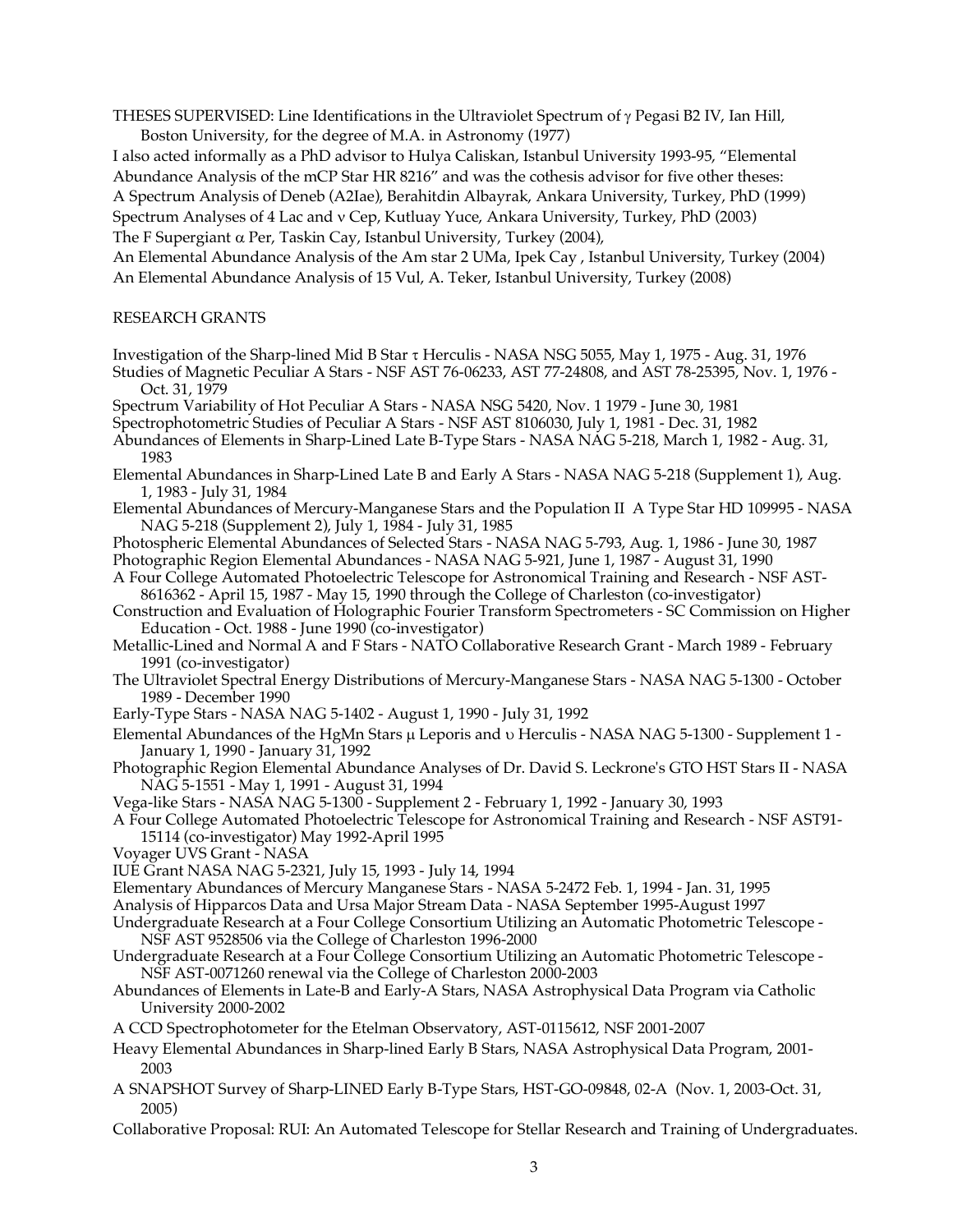NSF AST-0507381, 2005-2009

Advanced Spectral Library Project: Cool Stars, Space Telescope Science Institute, 2011-2014 Advanced Spectral Library Project: Hot Stars, Space Telescope Science Institute 2013-2016

- Probing Supernovae Chemical Yields in Low Metallicity Environments with UV Spectroscopy of Magellanic Cloud B-type Stars 2018-19
- I gave also been the recipient of research grants from The Citadel Foundation and its predecessor 1979- 2019.

# EDUCATIONAL GRANTS

Astronomy in the Elementary Classroom - Educational Grant NASA NAGW 3225 (Fall 1992 - Summer 1993) Teachers Need Help - Educational Supplement to NASA NAG 5-1402 (July 1992 - February 1993)

Project LUNAR - Educational Grant NASA (January 1994 - January 1995) Project LUNAR II - Idea Program (February 1995 - February 1996)

Project LUNAR III - Idea Program ED-90053.01-95A, Space Telescope Science Institute (March 1996 - April 1997)

Great Astronomical Images II (South Carolina Space Grant Consortium, academic year 2010-2012

## EDUCATIONAL PUBLICATIONS

- 1. compiler of A Laboratory Manual for the Physics 255-56 and 260, 261, 262 Courses (1996-97, 97-98 Academic Years), Physics Department, The Citadel
- 2. compiler of A Laboratory Manual for the Physics 271-272 Courses (99-00 and updates, 03-04 Academic Year), Physics Department, The Citadel
- 3. contributor to Laboratory Manual for Physics 253-254 (1995-96, 96-97, 97-98 Academic Years), Physics Department, The Citadel
- 4. On Teaching Science (2001, First Annual Charleston Connections: Innovations in Higher Education Conference, p. 66)
- 5. Great Astronomical Images: DVD (2012, The Citadel Physics Department)

# COURSES TAUGHT:

### Boston University

- 1. AS 101 Planetary Astronomy from Antiquity to 2001 (Fall 1974-75, Summer 1976)
- 2. AS 102 The Cosmos: Stars, Galaxies, the Universe (Spring 1975-76, Summer 1977-78)
- 3. AS 103 Exploring the Solar System (Fall 1976-77)
- 4. AS 104 Exploring Stars and Galaxies (Spring 1977-78)
- 5. AS 201 Methods and Tools of the Astronomer (Fall 1975, Spring and Fall 1977)
- 6. AS 303 Observational Astronomy (Spring 1976)
- 7. AS 491/2 Research in Astronomy (Fall 1976-77, Spring 1977-78)
- 8. AS 500 Stellar Astrophysics (Fall 1976)
- 9. AS 505 Astronomical Techniques (Fall 1974)
- 10. AS 512 Astrophysics: Stellar Structure and Evolution (Spring 1975)

## The Citadel

- 1. Physics 110 Physics for Scientists and Engineers (Fall 1980-83, Spring 1981-84)
- 2. Physics 201 Planetary Astronomy (Fall 1979-83), Astronomy (Fall 1992, Spring 1987-90, 93)
- 3. Physics 202, Astronomy 202 Stellar and Galactic Astronomy (Fall 2000, 02, 04, Spring 1979-83, 94, 96, 99- 2013)
- 4. Physics 203 Physics for Liberal Arts Students (Fall 1978, 2013-8 Spring 2009-13, 15-16)
- 5. Physics 204 Physics for Liberal Arts Students (Fall 2000, Spring 1979, 2014-18)
- 6. Physics 205 Physics for Biology and PreMed Students (Fall 1979, 91-93)
- 7. Physics 206 Physics for Biology and PreMed Students (Spring 1980, 92-93)
- 8. Physics 210 Physics for Engineers and Physical Scientists (Fall 1987-88, 95-98, Spring 1987-88, 98)
- 9. Physics 212 Physics for Engineers and Physical Scientists (Fall 1986, 89, 93, 94, Spring 1990, 94-97)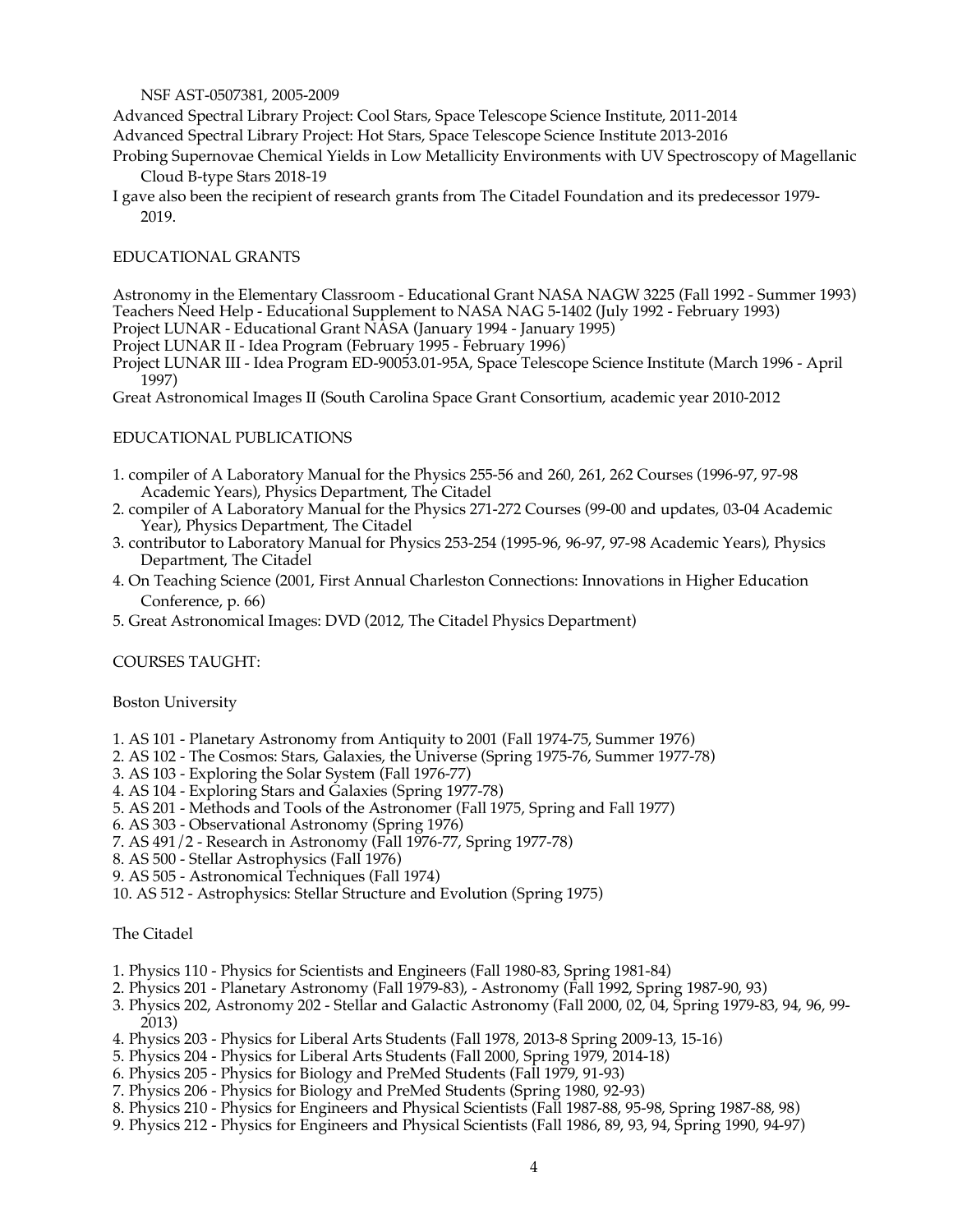- 10. Physics 221 Physics with Calculus (Fall 2000-06, 08-12 Spring 1999, 2001-07, 09, 16-18, Summer 1999)
- 11. Physics 231 Applications of Physics with Calculus (Spring 1999, 2001-07.09)
- 12. Physics 253 Physics Laboratory for Liberal Arts Majors (Fall 1986, 89, 91, 94-95,98, 01-02,10-15, Spring 1996, 2009-13, 15-16)
- 13. Physics 254 Physics Laboratory for Liberal Arts Majors (Fall 1993, 95-96,2000, Spring 1995-99, 2001-02,11, 13-14,16-17)
- 14. Physics 255 Physics Laboratory for Biology and PreMed Students (Fall 1991-92,96-97)
- 15. Physics 256 Physics Laboratory for Biology and PreMed Students (Spring 1992-93)
- 16. Physics 260 Physics Laboratory for Engineers and Physical Scientists (Fall 1987-88, 95, 97-98, Spring 1987, 89, 97-98)
- 17. Physics 261 Physics Laboratory for Engineers and Physical Scientists (Fall 1988, Spring 1994)
- 18. Physics 262 Physics Laboratory for Engineers and Physical Scientists (Fall 1986, 89, 93, Spring 1990, 94)
- 19. Physics 271 Laboratory for Physics with Calculus (Fall 2000-06, 08-10, Spring 2001-05,09)
- 20. Physics 272 Laboratory for Physics with Calculus (Spring 2003-07)
- 21. Physics 313 Modern Physics (Fall 1986-88, Spring 1992, Fall 1992-95, Spring 1995, 97-98)
- 22. Physics 320 Mathematical Physics (Fall 1991, 2010-15, Spring 1995-98, 2004-07)
- 23. Physics 405 Quantum Mechanics (Fall 1978)
- 24. Physics 406 Quantum Mechanics (Spring 1979)
- 25. Physics 410 Thermodynamics (Spring 1989-90, 92-93)
- 26. Physics 419 Research Planning (Fall 1987, 94, 96)
- 27. Physics 420 Senior Research Project (Spring 1988)

#### MEETINGS ATTENDED AND PAPERS PRESENTED

- 140th AAS (Columbus), June 1973, "Line Identification Studies of Four Magnetic Ap Stars" (1973, BAAS, 5, 236)
- 141st AAS (Tucson), December 1973, "On the Enhancement of the Ultraviolet Opacities in Peculiar A Type Atmospheres" (1973, BAAS, 5, 454 with J. W. Fowler and D. S. Leckrone)
- 146th AAS (San Diego), August 1975, "On the Nature of the Broad Continuum Absorption Features of Peculiar A Stars" (1976, BAAS, 8, 291 with S. N. Shore and P. R. Wolken)
- 148th AAS (Haverford), June 1976
- Ap Star Working Group University of Michigan (invited participant), Oct. 1977
- 151st AAS (Austin), January 1978, " of Normal and Peculiar B, A, and F Stars" (1977, BAAS, 9, 652)
- 17th General Assembly of the International Astronomical Union (Montreal), August 1979, participated in a panel discussion on Peculiar A Stars
- International Ultraviolet Explorer Peer Group Meeting, December 1979
- Johns Hopkins Workshop on Current Problems in Physics: Theoretical Atomic Physics in Astrophysics (Baltimore), March 1980
- Ap Star Mini-Conference and Mid-Western Astronomers Meeting Case Western Reserve University, Warner and Swasey Observatory (Cleveland), Oct. 1980
- Twenty-Third Liege International Astrophysical Colloquium, June 1981, "Ultraviolet and Optical Photometry of the Chemically Peculiar Stars of the Upper Main Sequence" (review paper) and "The Peculiar Rosetta Stone: Beta Coronae Borealis" (with B. Boytim, D. M. Pyper, and S. N. Shore)
- Carolina Area Astronomers Research Meeting (Columbia, SC), Sept. 1981, "Some Problems in Stellar Research"
- International Ultraviolet Explorer Peer Evaluation Meeting, Jan. 1982
- 160th AAS (Troy), June 1982, "Spectrophotometry of Magnetic Peculiar A Stars" (1982, BAAS, 14, 613)
- IAU Symposium No. 111 (Como, Italy), May 1984, "Elemental Abundances of Normal Sharp-Lined B and A Stars from Optical Region Analyses"
- Case for Mars II (Boulder, CO), July 1984, "The Case for Phobos" with B. Adelman

#### 165th AAS (Tucson), January 1985, "Investigation of Random and Fixed Pattern Noise in High Dispersion IUE Spectra" and "Elemental Abundance in Early Type Stars" (both with D. S. Leckrone, 1984, BAAS, 16, 903 and 973)

- International Ultraviolet Explorer Peer Group Evaluation Meeting, January 1985
- IAU Colloquium No. 90 (Crimea Astrophysical Observatory, U. S. S. R.), May 1985, "Cool Magnetic CP Stars" (review paper with C. R. Cowley) and three poster papers
- 166th AAS (Charlottesville), June 1985, "Spectrophotometry of the Helium Variable Stars HR 1890,  $\sigma$ Orionis E, and HD 37776" (1985, BAAS, 17, 753, with D. M. Pyper)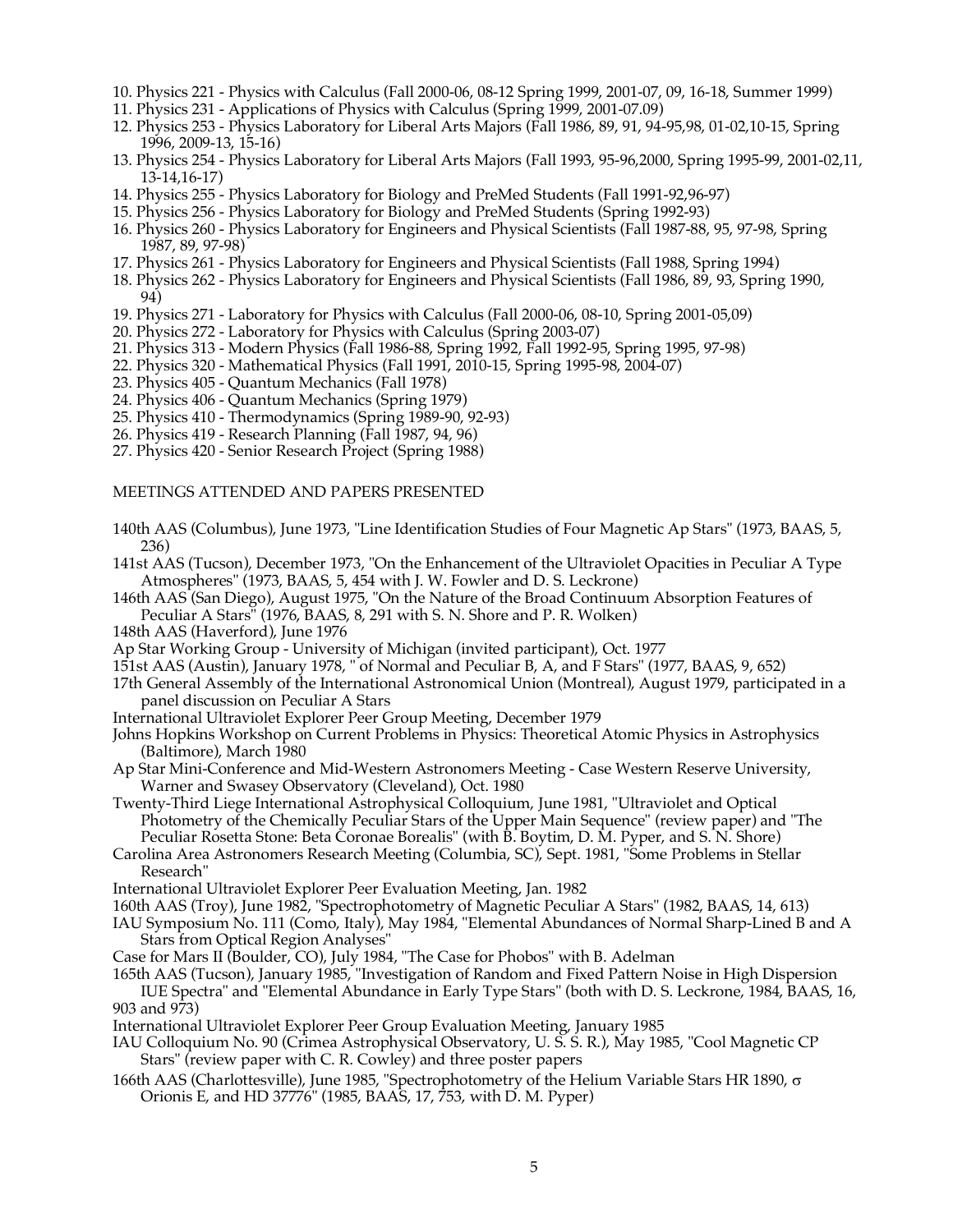- Seventh Annual IAPPP Fairborn Symposium (Apache Junction, AZ), Feb. 1986, "Using APTs to Study Standards, Derive Fundamental Stellar Parameters, and Study Be Stars" (with G. J. Peters) and coauthor two other talks
- New Insights in Astrophysics: 8 Years of UV Astronomy with IUE (London, UK), July 1986, "The Ultraviolet Lines of Carbon, Nitrogen, and Oxygen in the Spectrum of the Field Horizontal-Branch A Star HD 109995" (with D. S. Leckrone)
- Eighth Annual IAPPP Fairborn Symposium (Mesa, AZ), Feb. 1987, "Some Thoughts About the Next Generation of Spectrophotometric Instruments"
- IAU Colloquium No. 95 (Tucson, AZ), June 1987, "The Effective Temperature and Surface Gravity of the UV-Bright Star Barnard 29 of Messier 13" (with G. C. L. Aikman)
- Workshop on Elemental Abundance Analyses (Lausanne, Switzerland), Sept. 1987, Chairman of the Scientific Organizing Committee
- Workshop on IUE Signal-to-Noise Improvements (Greenbelt, MD), Oct. 1987, "Empirical Evidence for Random and Fixed Pattern Noise in High Dispersion Spectra" (with D. S. Leckrone)
- Ninth Annual IAPPP Fairborn Symposium (Tucson, AZ), Feb. 1988, "Automated Spectrophotometry"
- New Directions in Spectrophotometry (Las Vegas, NV), March 1988, "Optical Spectrophotometry of the Chemically Peculiar Stars of the Upper Main Sequence (with D. M. Pyper)" and "Preliminary Specifications for An Automated Spectrophotometric Telescope" (with D. S. Hayes and R. M. Genet)
- The Calibration of Stellar Ages (Middletown, CT), May 1988
- Workshop on IUE Signal-to-Noise Improvement II (Greenbelt, MD), May 1988
- 20th General Assembly of the International Astronomical Union (Baltimore, MD), Aug. 1988, "Report on Lausanne Workshop" and "Elemental Abundances of Normal B and A Stars"
- Workshop on IUE Signal-to-Noise Improvement IV (Greenbelt, MD), January 1989
- ADP Peer Review (Pasadena, CA), February 1989
- Workshop on Atomic Physics Databases (Gaithersburg, MD), March 1989
- Tenth Annual Fairborn/Smithsonian/IAPPP Symposium (Tucson, AZ), March 1989 "Automated Photoelectric U, B, V Observations of Five Magnetic Peculiar A Stars" (with R. J. Dukes, Jr.), "Digital Array Scanned Fourier Transform Spectroscopy" (with six coauthors)
- IUE Final Archive Definition Committee (Greenbelt, MD), April 1989, March 1990, September 1990, July 1991, November 1991, May 1992, November 1992
- Eleventh Annual Fairborn/Smithsonian/IAPPP Symposium (Tucson, AZ), Feb. 1990 "APT Phoenix-10 Observations of Peculiar A Stars" (with R. J. Dukes, Jr. and D. P. Smith) and "The Determination of the Quality of Nights in APT Data" (with R. J. Dukes, Jr. and M. A. Seeds)
- CCD's in Astronomy II. New Methods and Applications of CCD Technology (Charleston, SC), March 1990 "Using KPNO Coude Exposures to Study Field Horizontal-Branch Stars" (with A. G. D. Philip) and "A Holographic Fourier Transform Spectrometer" (with J. C. Berlinghieri, R. O. Hilleke, and P. J. Rembiesa)
- 102nd Meeting of the Astronomical Society of the Pacific (Boston, MA), June 1990, Some Thoughts on the
- Television Production "The Perfect Stargazer" and Progress Towards Automated Spectrophotometric Telescopes"
- Workshop on Hands-On Astronomy for Education (Tucson, AZ), November 1990
- Twelfth Annual Fairborn Symposium (Las Vegas, NV), Feb. 1991, "UBV Photometry of the Magnetic Ap Star 56 Arietis" (with R. Fried)
- 21st General Assembly of the International Astronomical Union (Buenos Aires), July 1991, "Automated Spectrophotometric Telescopes: A Concept Whose Time is Coming"
- Automatic Photoelectric Telescope Workshop IV (Tucson, AZ), November 1991
- IAU Colloquium No. 138 (Trieste, Italy), July 1992, one review and four poster papers
- 4th International Colloquium on Atomic Oscillator Strengths for Astrophysical and Laboratory Plasmas (Gaithersburg, MD), September 1992, poster paper "Atomic Data Needs for Optical Region Studies of Early A Type Stars" with A. F. Gulliver
- Robotic Observatories: The First Decade (Tucson, AZ), April 1993, "New Results from the Four College APT"
- International Space University (Huntsville, AL), July 1993, talk on Automated Telescopes
- Hot Stars in the Halo (Schenectady, NY), November 1993, "Elemental Abundances of Halo A and Interloper Stars" (with A. G. Davis Philip)
- IDEA Workshop (Baltimore, MD), July 1994
- 22st General Assembly of the International Astronomical Union (The Hague), August 1994, 3 poster papers HST Proposal Review Panel - Hot Stars (Baltimore, MD), Oct 1994
- 185th AAS Meeting (Tucson, AZ), January 1995, poster paper "On the Light Curves of Magnetic Chemically Peculiar Stars (with R. Fried)" (1984, BAAS,  $26$ , 1448)
- 5th Vienna International Workshop on Model Atmospheres and Spectrum Synthesis, Vienna, July 1995 gave several presentations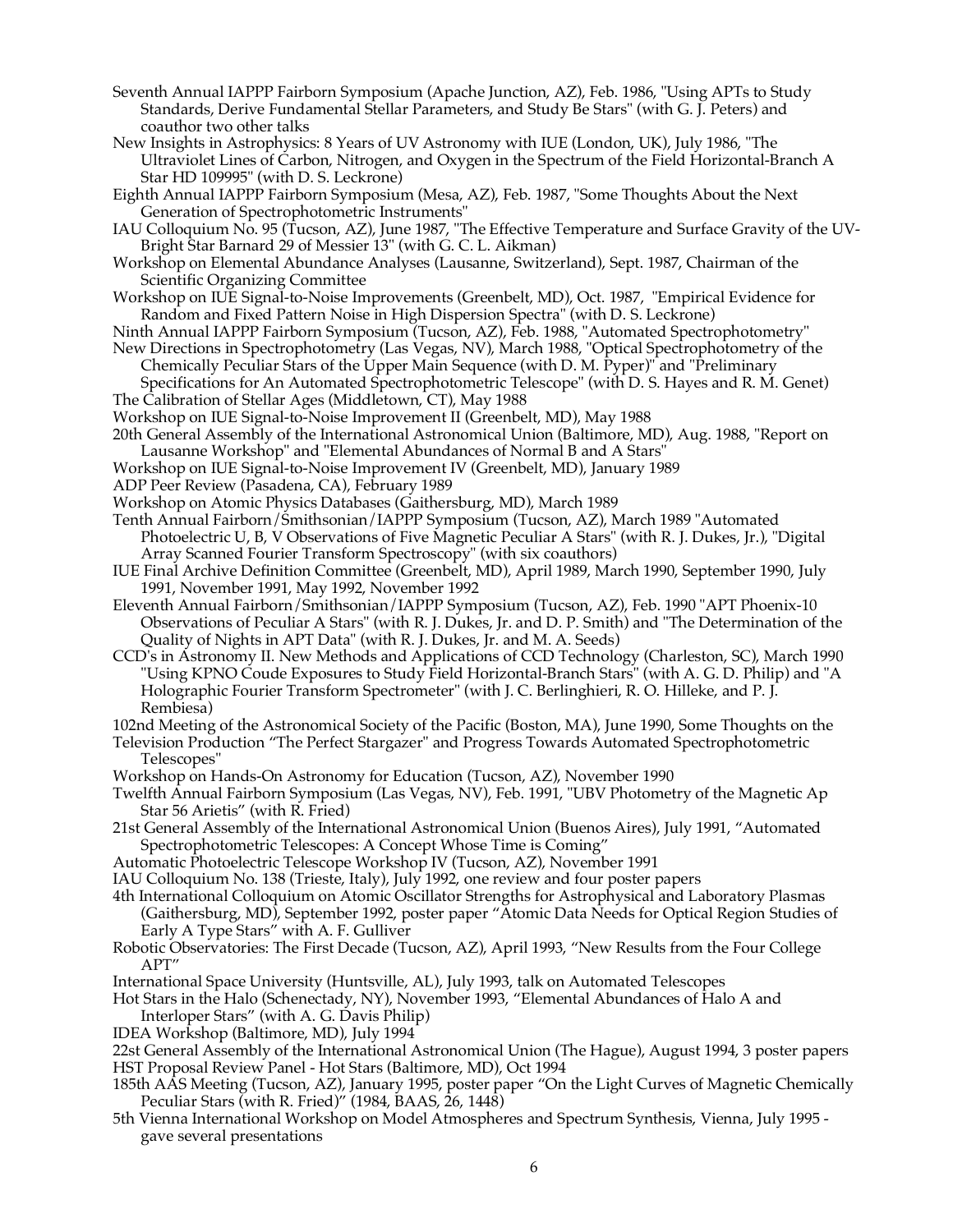- Formation of the Halo Inside and Out (Tucson, AZ), October 1995, poster paper "The Elemental Abundances of Eight FHB A Stars" (with A. G. D. Philip)
- 190th American Astronomical Society (Winston-Salem, NC), June 1997, poster paper, "A Detailed Look at the Kinematics of the Ursa Major Stellar Kinematic Group" (1997, BAAS, 29, 805; Adelman, Soderblom, and Mayor)
- 6th International Colloquium on Atomic Oscillator Strengths for Astrophysical and Laboratory Plasmas (Victoria, BC, Canada), August 1998, "Astrophysical Spectroscopy's Atomic Data Needs" with A. F. Gulliver
- Strömvil Photometry Meeting, October 1999, Vilnius, Lithuania
- American Astronomical Society (Atlanta, GA), January 2000, poster paper, "The Variability of the Hg II  $\lambda$ 3984 Line of the Mercury-Manganese Star  $\alpha$  And" (1999, BAAS, 32, 878 with Gulliver and Ryabchikova)
- 24nd General Assembly of the International Astronomical Union (Manchester, England), August 2000, poster paper on The Four College Automated Telescope Consortium
- First Annual Charleston Connections: Innovations in Higher Education Conference, June 2001, The Citadel, oral paper "On Teaching Science"
- IAU Colloquium 185 Pulsating Stars (Leuven, Belgium), July 2001, poster paper: "FCAPT Observations of Late B and Early A Supergiants and AGB S Stars"
- 199th American Astronomical Society (Washington, DC), January 2002, poster paper, "Ultraviolet Spectral Analyses of HgMn Stars (2001, BAAS, 33, 1328, with D. S. Leckrone, C. R. Proffitt, and G. M. Wahlgren)
- IAU Colloqium 210, Modelling Stellar Atmospheres (Uppsala, Sweden), June 2002, poster paper "The ASTRA Spectrophotometer" (with the ASTRA team) and chair of a round table session
- GNAT Drift Scan Photometry Workshop (Tucson, AZ), October 2002
- American Astronomical Society (Nashville, TN), May 2003, poster paper "The ASTRA Spectrophotometer" (with the ASTRA team) (2003, BAAS, 35, 766)
- GNAT/MOTESS meeting (Tucson, AZ), November 2003
- American Astronomical Society (Atlanta, GA), January 2004, poster paper "The ASTRA Spectrophotometer: A Progress Report" (with the ASTRA team) (2003, BAAS, 35, 1272)
- The A-Star Puzzle (Poprad, Slovak Republic), July 2004, invited key note talk "Physical Properties of Normal A-Stars" plus two other papers and six poster papers
- ASOS8 (Madison, WI), August 2004, poster paper
- Workshop on ATLAS12 and Related Programs (Trieste, Italy), July 2005, 2 scientific talks, 1 tribute, and 2 papers with collaborators
- Workshop on Photometric, Spectrophotometric, and Polorimetric Standardization Calibration (Blankenberg, Belgium), May 2006
- NonLTE Workshop, Nice July-Aug. 2007, two poster papers
- 213th American Astronomical Society (Long Beach, CA), January 2009, invited paper

216<sup>th</sup> American Astronomical Society (Boston,MA) May 2011, poster paper

STSCI meeting (Baltimore, MD) November 2012, Enhancing the Legacy of HST Spectroscopy

29<sup>th</sup> International Astrononical Union (Honolulu, Hawaii), August 2015, 1 poster paper and 1 oral talk

In addition there are papers presented by collaborators at meetings I did not attend. Some are in Spanish, Russian, and Turkish.

## PAPERS:

- 1. Design of a Scanning Template for Associating  $\Lambda^{\circ}$  Decays with  $\Sigma^{\circ}$  Production Vertices (1965, University of Maryland Technical Report 522 with B. Kehoe)
- 2. Peculiar Stars in the Lacertae OB1 Association (1968, PASP 80, 329)
- 3. A Peculiar B Star in the Old Disk Population: 38 Draconis (1972, Ap J 176, 671 with W. L. Sargent)
- 4. On Jaschek and Brandi's Line Identifications of HD 25354 (1973, A&A 24, 325)
- 5. Some Magnetic Null Lines of Astrophysical Interest (1973, PASP 85, 227)
- 6. A Model Atmosphere Analysis of the B9 V Star v Capricorni (1973, ApJ 182, 531)
- 7. A Study of Twenty-One Sharp-Lined Cool Peculiar  $\tilde{A}$  Stars (1973, ApJ 183, 95)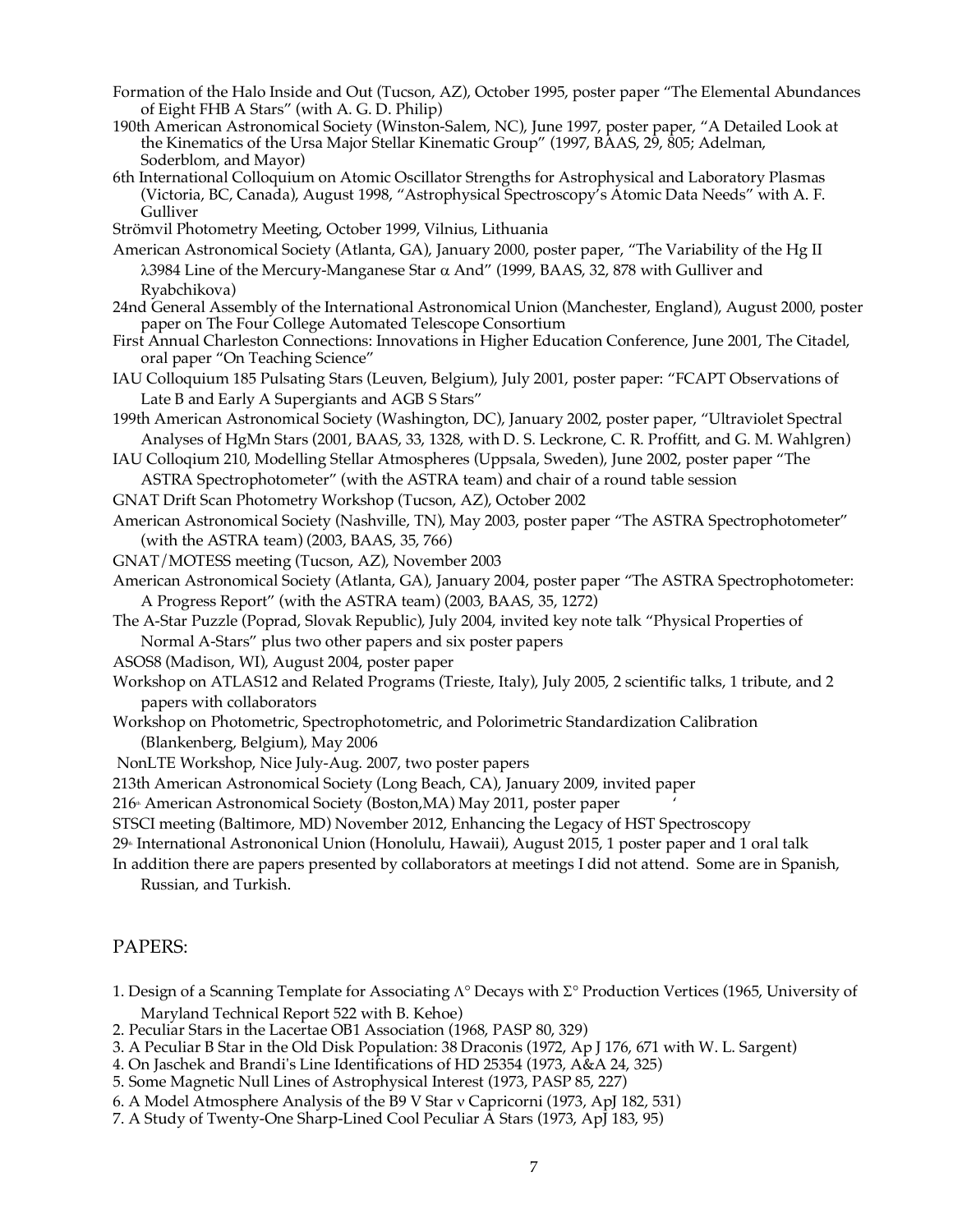- 8. Line Identifications, Elemental Abundances, and Equivalent Widths for 21 Sharp-Lined Cool Peculiar A Stars and Two Comparison Standards (1973, ApJS 26, 1)
- 9. Studies of Beta Coronae Borealis I. Identification of the Actinides (1973, ApJ 183, 121 with S. N. Shore)
- 10. Studies of Beta Coronae Borealis II. Identification of the Lanthanides (1973, ApJ 186, 605 with S. N. Shore and M. F. Tiernan)
- 11. Classifications of Some Stars in the Lacertae OB1 Association (1973, PASP 85, 676)
- 12. On the Abundance of Europium (1974, ApJ 187, 551 with M. R. Hartoog and C. R. Cowley)
- 13. The Enhancement of Ultraviolet Line Opacities in the Atmospheres of Peculiar A Stars (1974, A&A 32, 237 with D. S. Leckrone and J. W. Fowler)
- 14. Selected Line Identifications of the Ultraviolet Spectrum of  $\gamma$  Equulei (1974, ApJS 27, 183)
- 15. The Peculiar A Star HD 215441 (1974, ApJS 27, 203)
- 16. Magnetic Fields and Diffusion Processes in Peculiar A Stars (1974, ApJ 191, 165 with S. N. Shore)
- 17. The Peculiar A Star HD 200311: A Photographic Region Line Identification Study (1974, ApJS 28, 51)
- 18. Some Magnetic Null Lines of Astrophysical Interest. II. (1974, PASP 86, 486)
- 19. A Bibliography of Atomic Line Identification Lists (1974, PASP 86, 1019 with M. A. J. Snijders)
- 20. On the Continuous Energy Distributions of Peculiar A Stars (1975, ApJ 195, 397)
- 21. Uranium Lines in the Spectra of Peculiar A Stars A Search for Recent r-Process Events (1975, Ap Lett 16 5 with C. R. Cowley)
- 22. The Rare Earths in Peculiar A Stars: A Test Case for the Magnetic Diffusion Hypothesis (1976, IAU Colloq. 32, "Physics of Ap Stars", ed. Weiss, Jenkner, and Wood, p. 125 with S.N. Shore)
- 23. The Broad Continuous Absorption Features of Peculiar A Stars (1976, IAU Colloq. 32, "Physics of Ap Stars", ed. by Weiss, Jenkner, and Wood, p. 189 with S. N. Shore and P. R. Wolken)
- 24. Are the Broad Continuous Absorption Features of Magnetic Peculiar A Stars Bound-Free Discontinuities? (1976, ApJ 207, 159 with P. R. Wolken)
- 25. Magnetic Fields and Diffusion Processes in Peculiar A Stars. II. Precession and the Oblique Rotator Model (1976, ApJ 209 816 with S. N. Shore)
- 26. Line Identifications in the Ultraviolet Spectra of Tau Herculis, B5 IV, and Zeta Draconis, B6 III (1977, ApJS 34, 309 with A. B. Underhill)
- 27. An Examination of Breger's Catalog of Spectrophotometric Scans for Broad, Continuum Features in Peculiar A and Mercury-Manganese Stars (1977, PASP 89, 650)
- 28. An Abundance Analysis of Tau Herculis, B5 IV (1977, MNRAS 181, 667)
- 29. An Astronomically Oriented Bibliography of Atomic Autoionization (1977, PASP 89, 780 with S. N. Shore and M. A. Nasson)
- 30. A Finding List for the Multiplet Tables of NSRDS-NBS 3, Sections 1-7 (1977, NASA Goddard Document X-685-77-287 with C. J. Adelman and D. Fischel)
- 31. Line Identifications in the Ultraviolet Spectrum of Gamma Pegasi, B2 IV (1978, ApJS 37, 265 with I. Hill)
- 32. Spectrophotometry of B, A, and F Stars (1978, ApJ 222, 547)
- 33. A Bibliography of Atomic Line Identification Lists. II. August 1978 Supplement (1978, PASP 90, 766)
- 34. The Peculiar A Star Gamma Equulei: A Line Identification Study of  $\lambda\lambda$ 3086-3807 (1979, ApJS 40, 371) with W. P. Bidelman and D. M. Pyper)
- 35. An Application of the Barnes-Evans Relation to the Peculiar A Stars: A Clue to Their Atmospheric Structure (1979, AJ 84, 559 with S. N. Shore)
- 36. Spectrophotometry of k Cas (BCO.7 Ia) and HD 188209 (O9.5 Iab) (1979, PASP 91, 198)
- 37. Spectrophotometry of Peculiar B and A Stars. I. On the Detection of the  $\lambda$ 4200 and  $\lambda$ 5200 Broad Continuum Features of Peculiar A Stars (1979, AJ 84, 857)
- 38. Spectrophotometry of Peculiar B and A Stars. II. Eleven Mercury-Manganese Stars (1979, AJ 84, 1603 with D. M. Pyper)
- 39. Spectrophotometry of Peculiar B and A Stars. III. 56 Arietis, 21 Persei, and 49 Cancri (1979, AJ 84, 1726 with D. M. Pyper)
- 40. Spectrophotometry of Peculiar B and A Stars. IV. The Secondary Standards and the Ap Stars HD 10783 and  $C\hat{U}$  Virginis (1980, AJ 85, 836 with D. M. Pyper and R. E. White)
- 41. Spectrophotometry of Peculiar B and A Stars. V. HD 32650, 84 Ursa Majoris, HD 149822, 19 Lyrae, 4 Cygni, HD 196178 and 108 Aquarii (1980, A&A 86, 149)
- 42. Spectrophotometry of B, A, and F Stars. II. (1980, ApJS 43, 491 with D. M. Pyper and R. E. White)
- 43. Abundance Analyses of  $\theta$  Aquilae (B9.5 III), y Capricorni (B9.5 V), and  $\sigma$  Aquarii (A0 IVs) (1980, PASP 92, 346 with M. A. Nasson)
- 44. Spectrophotometry of Peculiar B and A Stars. VI. HD 32633, HD 34452, and HD 133029 (1980, A&A 42, 289 with R. E. White)
- 45. Spectrophotometry of Peculiar B and A Stars. VII. HD 6164, HD 8855, HD 11187, HD 171782, HD 190068, HD 200311, and HD 220147 (1980, A&AS 42, 375)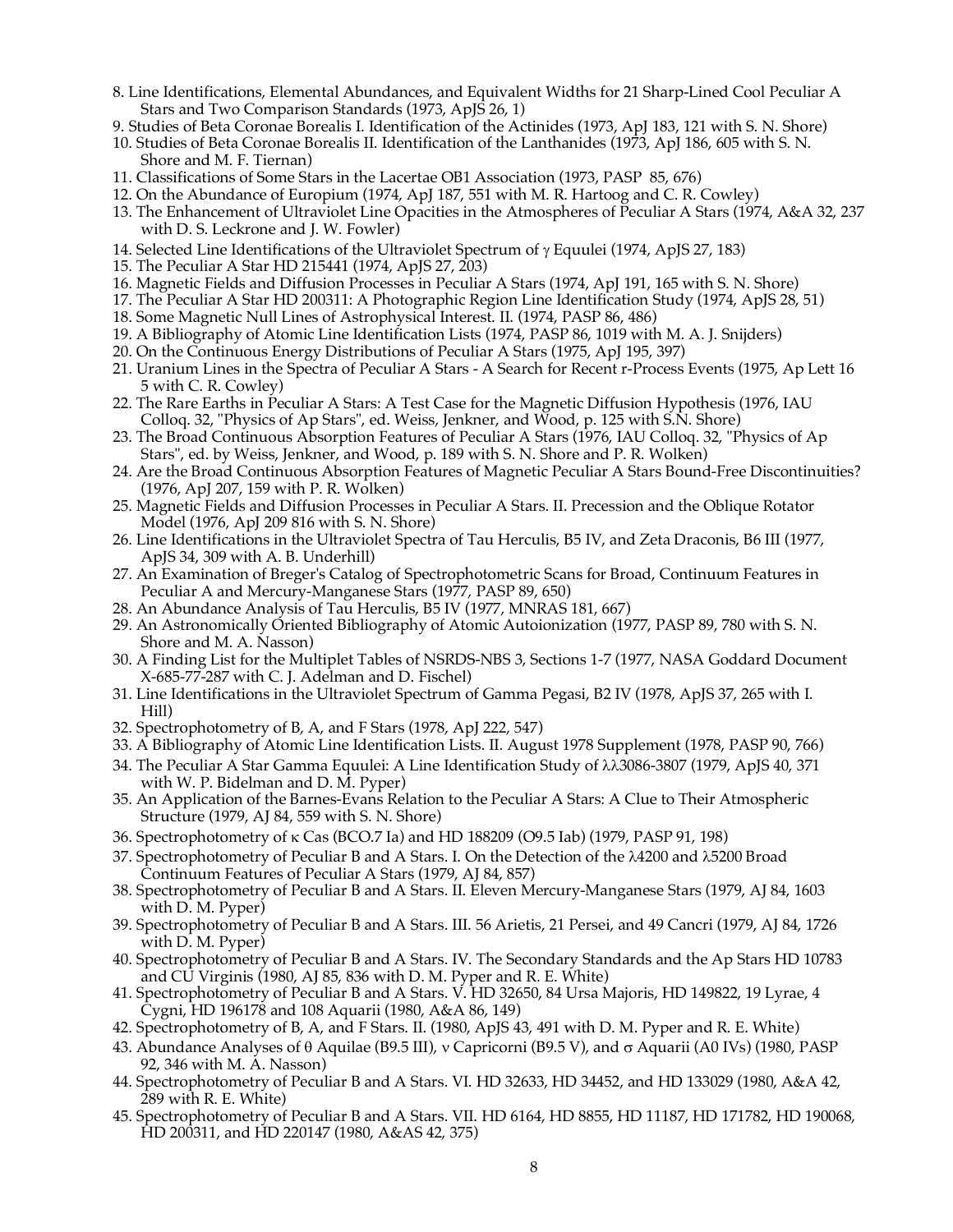- 46. Spectrophotometry of Peculiar B and A Stars. VIII. o Aurigae, 137 Tauri, 15 Cancri, 3 Hydrae, v Cancri, 17 Comae A, and 21 Comae (1981, A&AS 43, 25)
- 47. Spectrophotometry of Peculiar B and A Stars. IX. HD 5797, HD 12288, 9 Tauri, HD 81009, HD 111133, 33 Librae, and HD 216533 (1981, A&AS 43, 183)
- 48. The Ultraviolet Spectrum of the Peculiar A Star HD 51418 (1981, PASP 93, 85 with S. N. Shore)
- 49. Spectrophotometry of Peculiar B and A Stars. X. HD 2453, HD 8441, HD 18078, HD 50169, HD 110066, and Gamma Equulei (1981, A&AS 44, 265)
- 50. Spectrophotometry of Peculiar B and A Stars. XI. HD 89069, HD 165474, 10 Aquilae, HD 191742, HD 192678, and HD 204411 (1981, A&AS 44, 309)
- 51. Ultraviolet and Optical Photometry of the Chemically Peculiar Stars of Upper Main Sequence (1981, 23rd Liege International Astrophysical Colloquium, Upper Main Sequence Chemically Peculiar Stars, p. 13)
- 52. The Peculiar Rosetta Stone: Beta Coronae Borealis (1981, 23rd Liege International Astrophysical Colloquium, Upper Main Sequence Chemically Peculiar Stars, p. 109 with B. Boytim, D. M. Pyper, and S. N. Shore)
- 53. IUE Observations of Three Helium Rich Stars (1981, 23rd Liege International Astrophysical Colloquium, Upper Main Sequence Chemically Peculiar Stars, p. 429 with S. N. Shore)
- 54. Can Venus Be Transformed Into An Earth-like Planet? (1982, JBIS 35, 3)
- 55. Spectrophotometry of the RS CVn Stars. I. The F, G, and K Standards (1982, AJ, 87, 665 with S. N. Shore)
- 56. Spectrophotometry of B and A Stars. XII. HD 10783, 56 Tauri, HD 43819, 53 Aurigae, 49 Camelopardalis, HD 64486, HD 147550, HD 184905, and HD 192913 (1982, A&AS 49, 663)
- 57. Spectrophotometry of B, A and F Stars. III. (1983, ApJ 266, 732 with D. M. Pyper)
- 58. Spectrophotometry of Peculiar B and A Stars. XIII. HD 51418, 53 Camelopardalis, 78 Virginis, and k Piscum (1983, A&AS 51, 365 with D. M. Pyper)
- 59. Spectrophotometry of Peculiar B and A Stars. XIV. 56 Arietis, 41 Tauri, 25 Sextantis, HD 170973, HD 205087, and HD 215441 (1983, A&AS, 51, 511)
- 60. Spectrophotometry of Peculiar B and A Stars. XV.  $\alpha$  Andromedea, AR Aurigae, 36 Aurigae, 36 Lyncis,  $\phi$ Herculis, HR 6127, and HR 6997 (1983, A&A 118, 313 with D. M. Pyper)
- 61. A Bibliography of Atomic Line Identification Lists. III. August 1983 Supplement (1983, PASP 95, 897)
- 62. Abundances in Normal and Chemically Peculiar B, A, and F Stars: Hortatory Re-marks and Prospectus (1983, QJRAS 24, 393 with C. R. Cowley)
- 63. Spectrophotometry of the RS CVn Stars. II. A Study of Seven Systems from  $\lambda$ 4000- $\lambda$ 11000 Å (1984, ApJS 54, 151 with S. N. Shore)
- 64. Optical Region Elemental Abundance Analyses of B and A Stars. I. Pi Ceti, 134 Tauri, HR 2154, HR 5780, 21 Aquilae, and y Capricorni (1984, MNRAS 206, 637)
- 65. Optical Region Elemental Abundance Analyses of B and A Stars. II. The Hot Am Stars o Pegasi and  $\sigma$ Aquarii and the Marginal Peculiar A Star v Cancri (1984, MNRAS 206, 649 with J. M. Young and H. E. Baldwin)
- 66. Spectrophotometry of Peculiar B and A Stars. XVI. Derivation of Indices by Fitting Balmer and Paschen Continuum of Normal Stars and Application to the Mercury- Manganese Stars (1984, A&AS 55, 479)
- 67. On the Need for Spectroscopic Data in Ultraviolet Spectral Synthesis Calculations (1984, Physica Scripta T8, 25 with D. S. Leckrone)
- 68. Pseudo-Scientific Beliefs in Sixth Grade Students in the Charleston, SC Area (1984, The Skeptical Inquirer IX, 71 with Aaron S. Adelman)
- 69. General Study of the Apparently Average Magnetic Ap Star  $\theta$  Aurigae I. Data and Method (1984, A&AS 57, 121 with H. Hensberge and W. van Rensbergen)
- 70. General Study of the Apparently Average Magnetic Ap Star q Aurigae II. Model (1984, A&A 136, 31 with H. Hensberge and W. van Rensbergen)
- 71. A Study of Twenty-One Cool Ap Stars. II. A Reassessment of HD 8441 (1984, A&A 141, 362)
- 72. Optical Region Elemental Abundance Analyses of B and A Stars. III. The Mercury- Manganese Stars u Herculis and 38 Draconis (1984, A&AS 58, 585)
- 73. Elemental Abundances of the Normal Sharp-lined B and A Stars from Optical Region Analyses (1985, IAU Symposium No. 111, eds. D. S. Hayes et al., Reidel Pub., p. 423)
- 74. Spectrophotometry of Peculiar B and A Stars. XVII. 63 Andromeda, HD 34452, e Ursa Majoris, CQ Ursa Majoris, CU Virginis, and  $\beta$  Coronae Borealis (1985, A&AS 59, 369 with D. M. Pyper)
- 75. A Finding List for the Multiplet Tables of NSRDS-NBS 3, Sections 1-10 (1985, A&AS 60, 339 with C. J. Adelman, D. Fischel, and W. H. Warren, Jr.)
- 76. Ca II H and K Line Variability in the Ap Star HD 43819 (1985, IBVS 2701)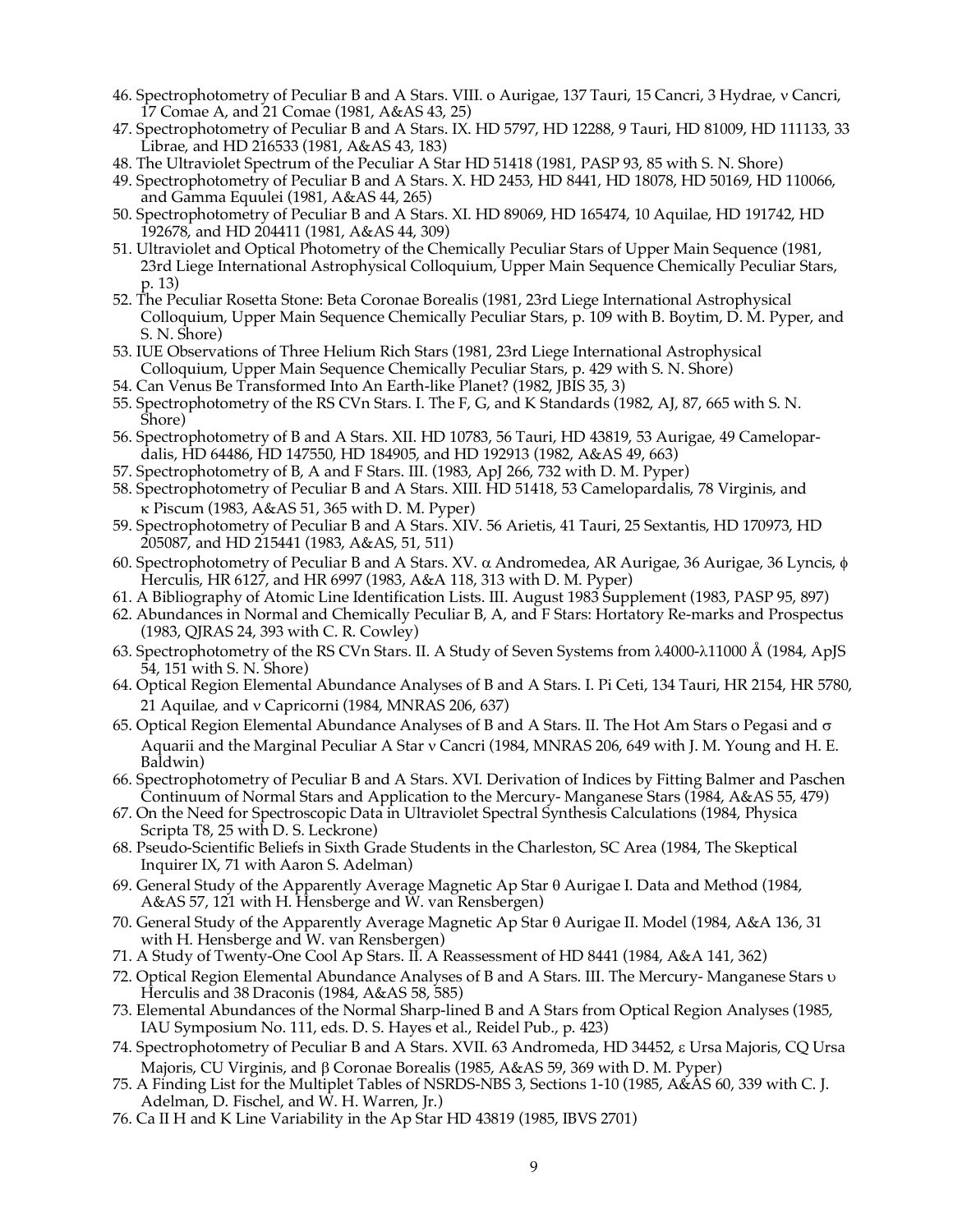- 77. The Case for Phobos (1985, "Case for Mars II", Vol 62 AAS Science and Technology Series, ed. C. P. McKay, p. 245, AAS 84-165 with B. Adelman)
- 78. Spectrophotometry of Peculiar B and A Stars. XVIII. The Helium Rich Variable Stars HR 1890,  $\sigma$ Orionis E, and HD 37776 (1985, A&AS 62 279 with D. M. Pyper)
- 79. Optical Region Elemental Abundance Analyses of B and A Stars. IV. Re-evaluation with New Critically Compiled Fe II Oscillator Strengths and Improved Damping Constants (1985, A&A 152, 434 with J. R. Fuhr)
- 80. On the Ultraviolet Energy Distributions and the Temperatures of Peculiar B and A Stars (1985, PASP 97, 970)
- 81. The Peculiar A Star HD 43819: A Photographic Region Line Identification Study (1985, PASP 97, 976)
- 82. The Field Horizontal-Branch Star HD 109995: New Results with Coadded Ultraviolet and Optical Region Spectra (1985, "Horizontal-Branch and UV-Bright Stars", ed. A. G. D. Philip, L. Davis Press, p. 75 with D. S. Leckrone)
- 83. An Investigation of Random and Fixed Pattern Noise in IUE High Dispersion Exposures (1985, NASA IUE Newsletter 28, 35 with D. S. Leckrone)
- 84. Cool Magnetic CP Stars (1986, IAU Colloq. 90, "Upper Main Sequence Stars With Anomalous Abundances", eds. C. R. Cowley, M. M. Dworetsky, and C. Megessier, Reidel Pub., p. 305 with C. R. Cowley)
- 85. The Metallic-Lined Star 32 Aquarii (1986, IAU Colloq. 90, "Upper Main Sequence Stars With Anomalous Abundances", eds. C. R. Cowley, M. M. Dworetsky, and C .Megessier, Reidel Pub., p. 455 with D. Kocer and C. Bolcal)
- 86. Investigations of CP and Normal Stars With Coadded Dominion Astrophysical Observatory Spectrograms (1986, IAU Colloq. 90, "Upper Main Sequence Stars With Anomalous Abundances", eds. C. R. Cowley, M. M. Dworetsky, and C. Megessier, Reidel Pub., p. 209 with G. Hill)
- 87. Spectrophotometry of the Broad, Continuum Absorption Features in Magnetic Ap Stars (1986, IAU Colloq. 90, "Upper Main Sequence Stars With Anomalous Abundances", eds. C. R. Cowley, M. M. Dworetsky, and C. Megessier, Reidel Pub., p. 201 with D. M. Pyper)
- 88. Optical Region Elemental Abundance Analyses of B and A Stars. V. The Normal Stars  $\theta$  Leonis,  $\tau$ Herculis, 14 Cygni, and 5 Aquarii (1986, A&AS 64, 173)
- 89. The Ultraviolet IUE Spectrum of the Population II Horizontal-Branch A Star HD 109995 (1986, A&A 162, 373 with D. S. Leckrone)
- 90. Planning for a Consortium-Operated APT (1986, IAPPP Comm. 25, 65 with R. J. Dukes, Jr.)
- 91. Using the APT's to Study Standards, Derive Fundamental Stellar Parameters, and Study Be Stars (1986, IAPPP Comm. 25, 71 with G. J. Peters)
- 92. Use of An APT in Photometry of Chemically Peculiar Stars of the Upper Main Sequence (1986, IAPPP Comm. 25, 76 with D. M. Pyper)
- 93. The Ultraviolet Lines of Carbon, Nitrogen, and Oxygen in the Spectrum of the Field Horizontal-Branch A Star HD 109995 (1986, in New Insights in Astrophysics: 8 Years of UV Astronomy with IUE, ESA SP-263, p. 65 with D. S. Leckrone)
- 94. CNO Abundances of Some Field Horizontal-Branch and Population I A Stars (1986, PASP 98, 783 with D. S. Hayes and A. G. Davis Philip)
- 95. Optical Region Elemental Abundance Analyses of B and A Stars. VI. The Normal Stars HR 6559 (A7 IV) and h Leporis (F0 IV) (1987, A&AS 67, 353)
- 96. The Metal-Weak A0 III Star a Draconis (1987, PASP 99, 130 with C. Bolcal, D. Kocer, and E. Inelmen)
- 97. Elemental Abundance Analyses With Coadded DAO Spectrograms. I. The Field Horizontal-Branch Stars HD 64488, HD 109995, and HD 161817 (1987, MNRAS 226, 581 with G. Hill)
- 98. An Atlas of the Field Horizontal-Branch Stars HD 64488, HD 109995, and HD 161817 in the Photographic Region (1987, Publ. Dom. Astrophys. Obs. XVI, 203 with W. A. Fisher and G. Hill)
- 99. Elemental Abundance Analyses With Coadded DAO Spectrograms. II. The Mercury-Manganese Stars 53 Tauri, µ Leporis, and k Cancri (1987, MNRAS 228, 573)
- 100. Optical Region Elemental Abundance Analyses of B and A Stars. VII. The Metallic- Lined Star 32 Aquarii (1987, A&AS 70, 49 with D. Kocer, C. Bolcal, and E. Inelmen)
- 101. On Unidentified Lines and Predicted Wavelengths of Singly-Ionized Iron Lines (1987, PASP 99, 515)
- 102. The Effective Temperature and Surface Gravity of the UV-Bright Star Barnard 29 in Messier 13 (1987, IAU Colloq. 95, "The Second Conference on Faint Blue Stars", eds. A. G. D. Philip, D. S. Hayes, and J. W. Liebert, L. Davis Press, p. 567, with G. C. L. Aikman)
- 103. Some Thoughts About the Next Generation of Spectrophotometric Instruments (1987, in New Generation Small Telescopes, eds. D. S. Hayes, R. M. Genet, and D. R. Genet, Fairborn Press, p. 157)
- 104. Elemental Abundance Analyses With Coadded DAO Spectrograms. III. The Superficially Normal Stars  $\tau$  Herculis,  $\theta$  Leonis, and o Pegasi (1988, MNRAS 230, 671)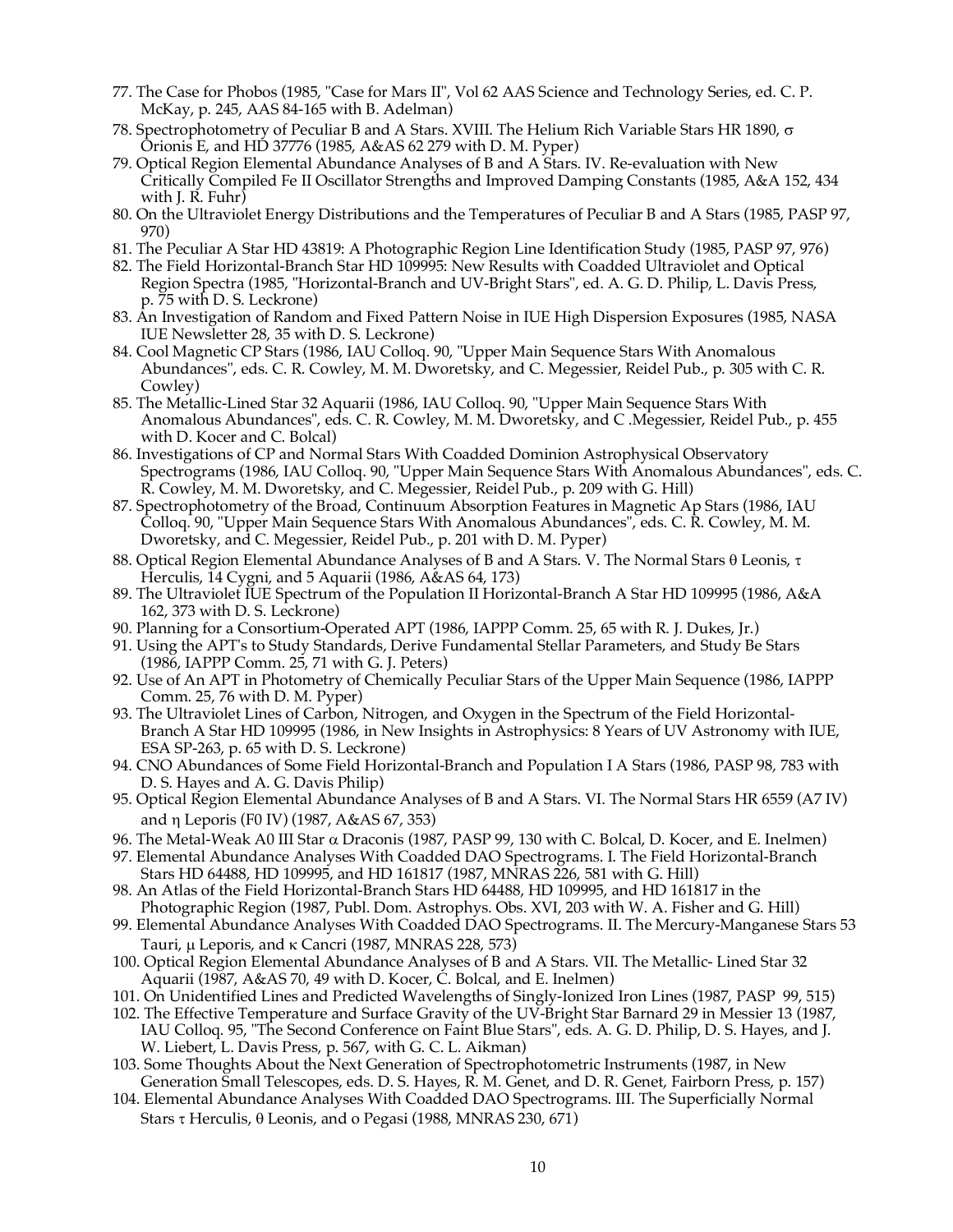- 105. An Introduction to the Coadded Spectrograms of f Herculis and o Pegasi (with C. R. Cowley and G. Hill, 1988, in Elemental Abundance Analyses, eds. S. J. Adelman and T. Lanz, p. 15)
- 106. Analyses of f Herculis and o Pegasi (1988, in Elemental Abundance Analyses, eds. S. J. Adelman and T. Lanz, p. 58)
- 107. Some Comments on the Measurement of Spectrograms (1988, in Elemental Abundance Analyses, eds. S. J. Adelman and T. Lanz, p. 117)
- 108. The Determination of the Helium-to-Hydrogen Ratio (1988, in Elemental Abundance Analyses, eds. S. J. Adelman and T. Lanz, p. 206)
- 109. Optical Spectrophotometry of the Chemically Peculiar Stars of the Upper Main Sequence (1988, in New Directions in Spectrophotometry, eds. A. G. D. Philip, D. S. Hayes, and S. J. Adelman, L. Davis Press, p. 113, with D. M. Pyper)
- 110. Preliminary Specifications for an Automated Spectrophotometric Telescope (1988, in New Directions in Spectrophotometry, eds. A. G. D. Philip, D. S. Hayes, and S. J. Adelman, L. Davis Press, p. 311 with D. S. Hayes and R. M. Genet)
- 111. Elemental Abundance Analyses With Coadded DAO Spectrograms. IV. Revision of Previous Analyses (1988, MNRAS 235, 749)
- 112. Elemental Abundance Analyses With Coadded DAO Spectrograms. V. The Mercury-Manganese Stars 28 Herculis,  $\phi$  Herculis, and HR 7664 (1988, MNRAS 235, 763)
- 113. The Peculiar A Star HD 110066: A Photographic Region Line Identification Study (1988, MNRAS 235, 1361, with C. J. Adelman)
- 114. On the Signal-to-Noise Ratio in IUE High Dispersion Spectra (1988, NASA IUE Newsletter 36, 34; 1989, ApJS 71, 387 with D. S. Leckrone)
- 115. Bibliography of Atomic Line Identification Lists IV. January 1989 Update (1989, PASP 101, 302)
- 116. Elemental Abundance Analyses with Coadded DAO spectrograms. VI. The Mercury-Manganese Stars n Cancri, i Coronae Borealis, and HR 8349 (1989, MNRAS 239, 487)
- 117. Some Research Requirements for Planetary Engineering (1989, JBIS 42, 555 with B. Adelman)
- 118. A Comparison of Some Spectrograms Obtained with a Reticon and by Coaddition of Photographic Plates (1989, PASP 101, 681)
- 119. A Multiplet Table for Mn I (1989, A&AS 80, 285 with G. Svatek, K. van Wickler, and W. H. Warren, Jr.)
- 120. A Catalog of Stellar Spectrophotometry (1989, A&AS 81, 221 with D. M. Pyper, S. N. Shore, R. E. White, and W. H. Warren, Jr.)
- 121. Automated Photoelectric Telescope U, B, V Observations of Five Magnetic Peculiar A Stars (1989, in Remote Access Automatic Telescopes, eds. D. S. Hayes and R. M. Genet, Fairborn Press, p. 177, with R. J. Dukes, Jr.)
- 122. An Elemental Abundance Analysis of the Superficially Normal A Star Vega (1990, ApJ 348, 712, with A. F. Gulliver)
- 123. High Resolution Ultraviolet Spectroscopy From Space Observatories What Atomic Physics and Astrophysics Can Do For Each Other (1990, in Atomic Spectra and Oscillator Strengths for Astrophysics and Fusion Research, ed. J. E. Hansen, North-Holland Pub., p. 3 with D. S. Leckrone, S. Johansson, and R. L. Kurucz)
- 124. A CCD Fourier Transform Spectrometer (1990, CCD's in Astronomy, ASP Conf. Ser. 8, ed. G. H. Jacoby, p. 374 with J. C. Berlinghieri et al.)
- 125. Spectrum Variability of the Silicon Ap Star HD 192913 (1990, PASP 102, 581, with T. A. Ryabchikova and E. S. Davidova)
- 126. Ultraviolet Spectra of Field Horizontal-Branch A-Type Stars. II. (1990, PASP 102, 649 with A. G. Davis Philip, and D. S. Hayes)
- 127. Using KPNO Coude Exposures to Study Field Horizontal-Branch Stars (1990, CCDs in Astronomy II, eds. A. G. D. Philip, D. S. Hayes, and S. J. Adelman, L. Davis Press, with A. G. D. Philip, p. 3)
- 128. A CCD Transform Spectrometer II (1990, CCDs in Astronomy II, ed. A. G. D. Philip, D. S. Hayes, and S. J. Adelman, L. Davis Press, with J. C. Berlinghieri, R. O. Hilleke, and P. J. Rembiesa, p. 209)
- 129. A Comparison of KPNO CCD and Coadded DAO Photographic Spectroscopic Data (1990, PASP 102, 842 with A. G. D. Philip)
- 130. Elemental Abundances of the Field Horizontal-Branch Stars HD 86986, HD 130095, and HD 202759 (1990, MNRAS 247, 132 with A. G. D. Philip)
- 131. Line Identification Studies Using Traditional Techniques and Wavelength Coincidence Statistics (1990, PASP 102, 1077 with C. R. Cowley)
- 132. Elemental Abundances of the Mercury-Manganese Stars HR 4817 and  $\chi$  Lupi (1990, A&A 238, 111 with A. G. Davis Philip)
- 133. Archiving APT Data (1990, IAPPP Comm. 42, 6 with M. Seeds)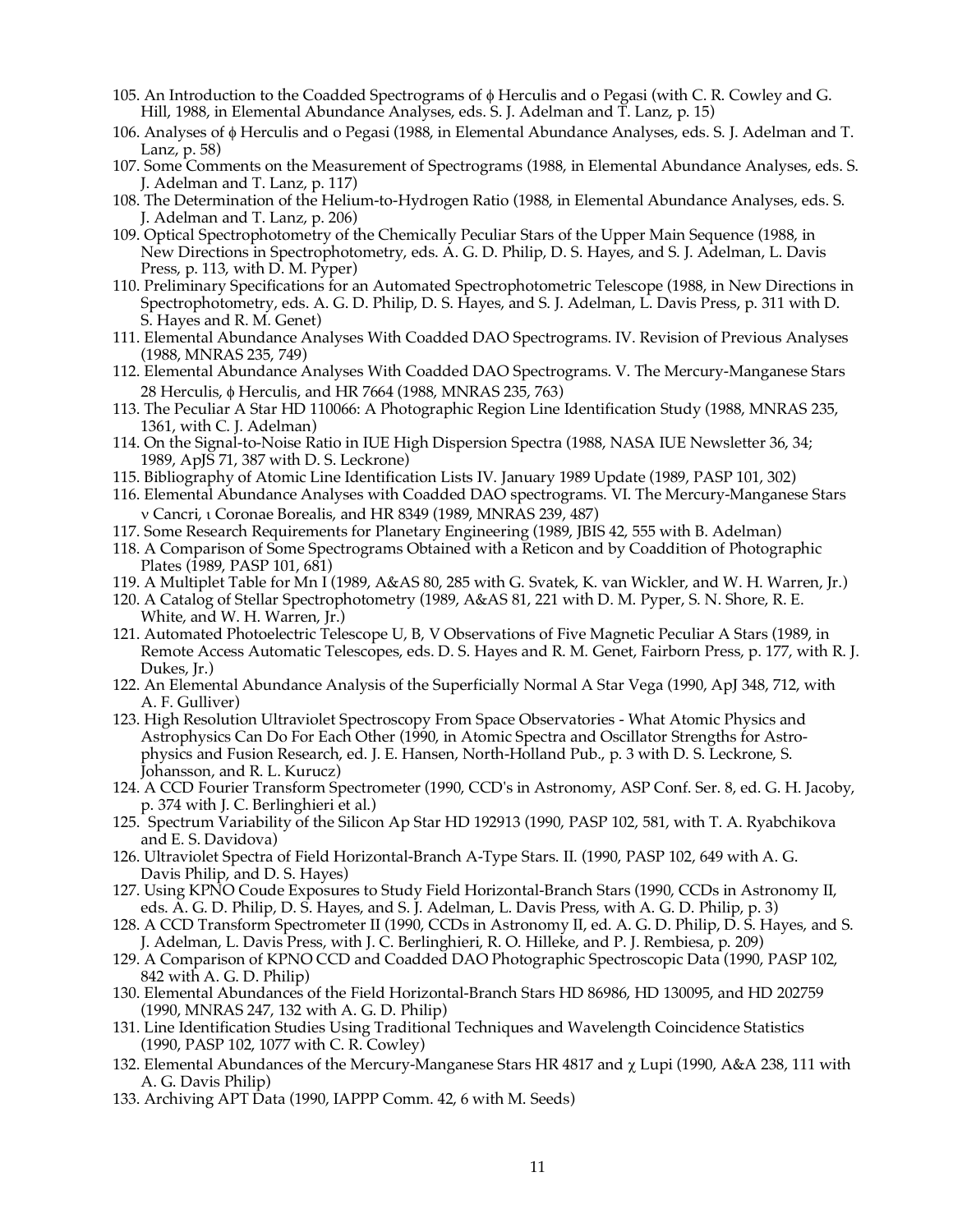- 134. Abundances of Normal and Peculiar B and A Stars (1991, Evolution of Stars: The Photospheric Abundance Connection, Poster Papers, edited by G. Michaud, A. Tutukov, and M. Bergevin, Universite de Montreal, p. 51)
- 135. An Atlas of the A0 V Star Vega (1991, Evolution of Stars: The Photospheric Abundance Connection, Poster Papers, edited by G. Michaud, A. Tutukov, and M. Bergevin, Universite de Montreal with G. C. L. Aikman, A. F. Gulliver, G. Hill, K. Sadakane, and M. Takada-Hidai, p. 59)
- 136. On the Identification of Field Horizontal Branch Stars (1991, PASP 103, 63 with A. G. D. Philip) 137. A Line Identification Study of the IUE SWP High Dispersion Spectra of the UV-Bright Star Barnard 29 of Messier 13 (1991, A&AS 88, 393 with C. Cacciari and D. S. Leckrone)
- 138. UBV Photometry of the Magnetic Ap Star 56 Arietis (1991, IAPPP Comm. 45, 4 with R. E. Fried)
- 139. Metallic Line Profiles of the A0 V Star Vega (1991, ApJ 380, 223 with A. F. Gulliver, C. R. Cowley, and M. Fletcher)
- 140. Elemental Abundance Analyses with DAO Spectrograms VII. The Normal Late B Stars  $\pi$  Ceti, 134 Tauri, 21 Aquilae, and v Capricorni and the Use of Reticon Spectra (1991, MNRAS 252, 116)
- 141. Elemental Abundance Analyses with DAO Spectrograms VIII. The Normal F Stars  $\theta$  Cygni and  $\iota$ Piscum (1991, MNRAS 252, 329 with C. Bolcal, G. Hill, and D. Kocer)
- 142. Progress Towards Automated Spectrophotometric Telescopes (1991, Robotic Observatories: Present and Future, ed. S. Baliunas and J. L. Richard, Fairborn Press, p.109)
- 143. Elemental Abundances of the Field Horizontal-Branch Stars II. (1992, MNRAS 254, 539 with A. G. D. Philip)
- 144. Automated Spectrophotometric Telescopes: A Concept Whose Time is Coming (1992, Proceedings of Automated Telescopes for Photometry and Imaging, ASP Conf. Ser. 28, 159)
- 145. Small Automated Telescopes for Teaching and Research (1992, Proceedings of Automated Telescopes for Photometry and Imaging, ASP Conf. Ser. 28, 171 with R. J. Dukes, Jr.)
- 146. Report from the Four College Consortium (1992, Proceedings of Automated Telescopes for Photometry and Imaging, ASP Conf. Ser. 28, 21 with R. J. Dukes, Jr., D. M. Pyper, G. P. McCook, and E. F. Guinan)
- 147. A Multiplet Table for Lines of Co II (1992, A&AS 95, 415)
- 148. Elemental Abundances of the B and A Stars  $\gamma$  Geminorium, 7 Sextantis, HR 4817, and HR 5780 (1992, PASP 104, 316 with A. G. D. Philip)
- 149. Elemental Abundances with DAO Spectrograms IX. The Am Stars 15 Vulpecula and 32 Aquarii (1992, MNRAS 258, 270 with C. Bolcal and D. Kocer)
- 150. Elemental Abundances with DAO Spectrograms X. The HgMn Stars  $\pi$  Bootis, v Herculis, and HR 7361 (1992, MNRAS 258, 167)
- 151. Photoelectric Observations of Some Bright Be Stars (1992, PASP 104, 392)
- 152. Photometry of Eight Magnetic Ap Stars (1992, AJ 104, 314 with R. J. Dukes, Jr. and D. M. Pyper)
- 153. Recent Results on Abundance Determinations (1993, ASP Conf. Ser. 44, 27)
- 154. Exploring Abundance and Isotope Anomalies in CP Stars with the HST/GHRS: High Resolution UV Spectroscopy of  $\chi$  Lupi (1993, ASP Conf. Ser. 44, 42 with D. S. Leckrone, G. M. Wahlgren, and S. G. Johansson)
- 155. An Abundance Analysis of the Silicon CP Star HD 43819 (1993, ASP Conf. Ser. 44, 149 with Zulema Lopez-Garcia)
- 156. N and Fe-peak Elemental Abundances from IUE Co-Added Spectra of Hg-Mn and Normal Stars (1993, ASP Conf. Ser. 44, 154 with S. W. Roby, D. S. Leckrone, C. R. Cowley, and G. M. Wahlgren)
- 157. Elemental Abundances of Sharp-lined Metallic-lined and Comparable Normal Stars (1993, ASP Conf. Ser. 44, 213 with D. Kocer, C. Bolcal, and G. Hill)
- 158. Photometry of Chemically Peculiar Stars with Automatic Photoelectric Telescopes (1993, ASP Conf. Ser. 44, 644 with D. M. Pyper)
- 159. uvby Photometry of the Suspected Variable Stars 53 Tauri, 68 Tauri, HR 4072, and HR 6096 (1993, A&A 269, 411)
- 160. UBV and uvby Photometry of the Magnetic CP Star 56 Arietis: 1900 and 1991(1993, AJ, 105, 1103)
- 161. µ Serpentis: A Double-Lined Spectroscopic Binary (1993, IBVS 3807 with Grant Hill and Graham Hill)
- 162. Determination of Data Quality and Results from Two Mt. Hopkins Robotic Telescopes (1993, In IAU Colloquium 136, Cambridge University Press, p.198, with D. M. Pyper, D. J. Dukes, Jr., G. P. McCook, and M. A. Seeds)
- 163. High Resolution UV Stellar Spectroscopy With the HST/GHRS, Challenges and Opportunities for Atomic Physics (1993, Physica Scripta T47, 149 with D. S. Leckrone, S. Johansson, and G. M. Wahlgren)
- 164. Spectrophotometry of Peculiar B and A Stars. XIX. Variability of the Magnetic CP Stars (1993, A&AS 101, 393 with D. M. Pyper)
- 165. Elemental Abundances of the B6 IV Star  $\xi$  Octantis (1993, PASP 105, 327 with R. D. Robinson and G. M. Wahlgren)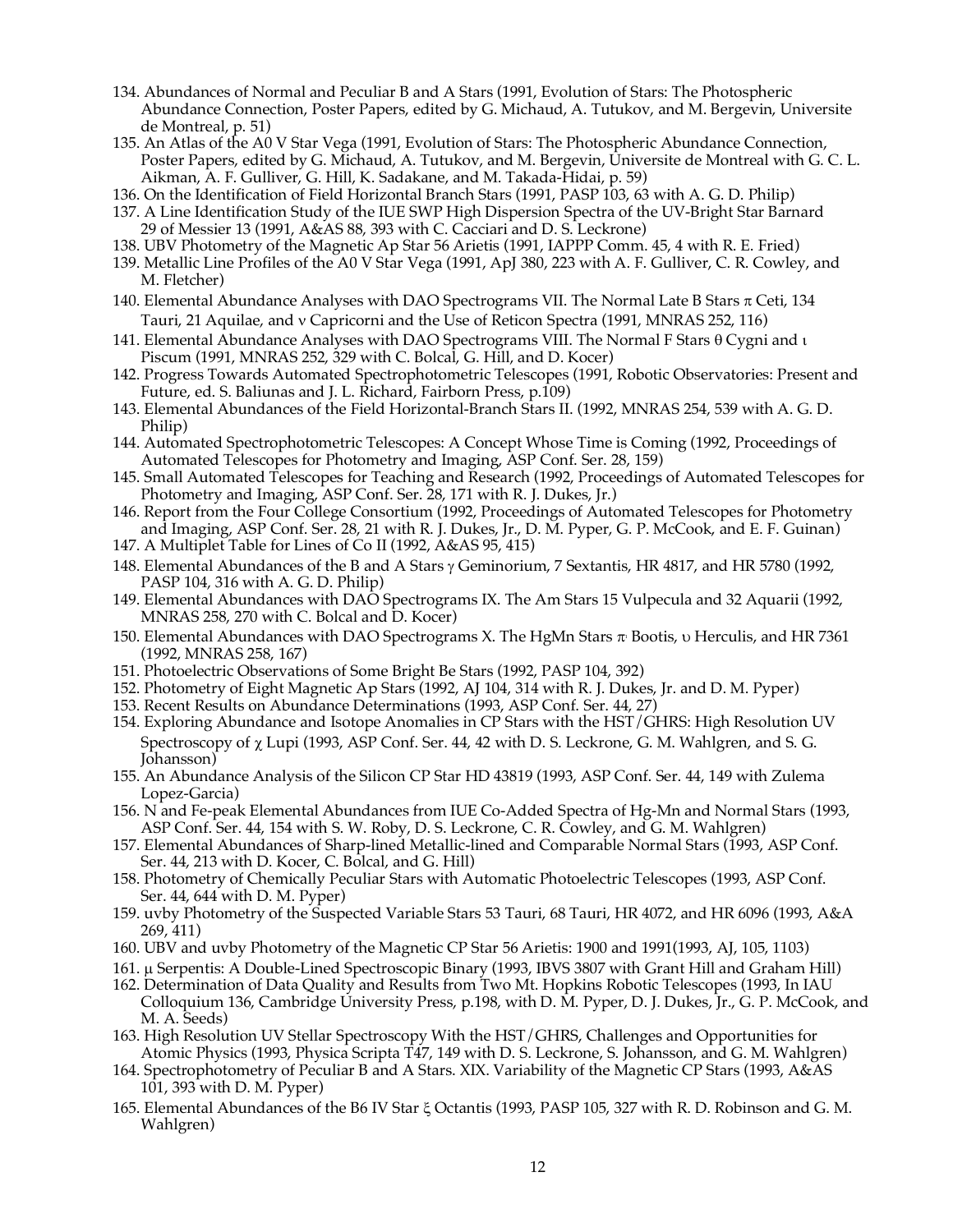- 166. Elemental Abundances with DAO Spectrograms XI. The Early B Stars  $\gamma$  Pegasi and  $\iota$  Herculis (1993, MNRAS 264, 63 with O. Pintado)
- 167. The Double Lined Spectroscopic Binary HR 104 (1993, PASP 105, 748 with G. Hill and A. F. Gulliver)
- 168. uvby Photometry of the Magnetic Chemically Peculiar Stars 63 Andromedae, HD 192913, HR 8240, and 108 Aquarii (1994, A&AS 103, 1 with J. R. Knox, Jr.)
- 169. Elemental Abundances of B and A Stars from IUE High-Dispersion Spectrograms. I. Cr, Mn, Fe, Ni, and Co (1993, ApJ 419, 276 with C. R. Cowley, D. S. Leckrone, S. W. Roby, and G. M. Wahlgren)
- 170. Selecting New Candidate Field Horizontal-Branch Stars from Databases (1994, in Workshop on Databases for Galactic Structure, ed. A. G. D. Philip, B. Hauck, and A. R. Upgren, Schenectady, NY, L. Davis Press, with A. G. D. Philip, p. 245)
- 171. The He/H Ratio of the UV-Bright Star Barnard 29 of Messier 13 (1994, A&A 282, 134 with G. C. L. Aikman, D. S. Hayes, A. G. D. Philip, and A. V. Sweigart)
- 172. Elemental Abundances with DAO Spectrograms XII. The HgMn Stars HR 4072A and HR 7775 and the Metallic Lined Star HR 4072 B (1994, MNRAS 266, 97)
- 173. Elemental Abundances of Halo A and Interloper Stars (1994, in Hot Stars in the Galactic Halo, eds, S. J. Adelman, A. R. Upgren, and C. J. Adelman, Cambridge University Press, p. 266 with A. G. D. Philip)
- 174. An Optical Region Elemental Abundance Analysis of the Chemically Peculiar HgMn Star  $\gamma$  Lupi (1994, ApJ 434, 349 with G. M. Wahlgren and R. D. Robinson)
- 175. uvby Photometry of the Chemically Peculiar Stars a Andromedea, HD 184905, HR 8216, and HR 8434 (1994, A&AS 106, 333 with B. H. Brown, H. Caliskan, D. F. Reese, and C. J. Adelman)
- 176. Elemental Abundances of the Magnetic CP Stars: The Silicon Star HD 43819 and the Marginal CP Star HD 147550 (1994, A&AS 107, 353, with Z. Lopez-Garcia)
- 177. Vega: A Rapidly Rotating Pole-on Star (1994, ApJ 429, L81 with G. Hill and A. F. Gulliver)
- 178. Elemental Abundances of the Field Horizontal-Branch Stars III. (1994, MNRAS 269, 579, with A. G. D. Philip)
- 179. Elemental Abundances of B and A Stars II. g Geminorum, HD 60825, 7 Sextantis, HR 4817, and HR 5780 (1994, PASP 106, 1239, with A. G. Davis Philip)
- 180. Elemental Abundances with DAO Spectrograms XIII. The Superficial Normal A Stars 68 Tauri, 21 Lyncis, and  $\alpha$  Draconis (1994, MNRAS, 271, 355)
- 181. First Results of an International Multisite Multitechique Campaign on o And (1994, in Pulsation, Rotation, and Mass Loss in Early-Type Stars, ed. L. Balona, Kluwer, Dordrecht, IAU Symposium 162, p. 282, with J. P. Sareyan, J. Chauville, D. Briot et al.)
- 182. Elemental Abundances of Sharp-lined Population I Main Sequence B, A, and F Stars and Population II Stars (1995, IAU Symposium 164, Stellar Populations, ed. P. C. van der Kruit and G. Gilmore, Kluwer, Dordrecht, p. 359 with A. G. D. Philip)
- 183. The Four College Consortium APT: The First Four Years (1995, Robotic Telescopes: Current Capabilities, Present Developments, and Future Prospects for Automated Astronomy, ASP Conf Ser. 79, 20, with R. J. Dukes, Ir. et al.)
- 184. Elemental Abundances of the Magnetic Chemically Peculiar Star HD 204411 (1995, in Astrophysical Applications of Powerful New Atomic Databases, ASP Conf. Ser. 78, with H. Caliskan, p. 443)
- 185. Astrophysical gf Values from High S/N Data of A Type Stars (1995, in Astrophysical Applications of Powerful New Atomic Databases, ASP Conf. Ser. 78, with A. F. Gulliver, G. Hill, and O. Pintado, p. 455)
- 186. On the Effective Temperatures, Surface Gravities, and Optical Region Fluxes of the Magnetic CP Stars (1995, A&A 296, 467 with D. M. Pyper, Z. Lopez-Garcia, and H. Caliskan)
- 187. Strömgren and Geneva Photometry of the Magnetic CP Stars 56 Tauri, HD 111133, HD 126515, and HD 215441 (1995, A&AS 111, 41 with P. North)
- 188. uvby Photometry of the Magnetic Chemically Peculiar stars HD 11187, HD 15144, 20 Eri, and HR 8933 and the Early F Star HD 14940 (1995, A&AS 114, 253, with P. W. Boyce)
- 189. New Results for the Four College APT (1995, IAPPP Comm. 61, p. 1)
- 190. Elemental Abundance Analyses with DAO Spectrograms XIV. The Double-Lined Spectroscopic Binary 112 Herculis (1996, MNRAS 283, 1115 with T. A. Ryabchikova and L. A. Zakharova)
- 191. A Bibliography of Atomic Line Identification Lists V. July 1995 Supplement (1996, PASP 108, 633)
- 192. Elemental Abundance Analyses with DAO Spectrograms XV. The Superficially Normal B and A Stars Merak,  $\pi$  Dra, and  $\kappa$  Cep (1996, MNRAS 280, 130)
- 193. Elemental Abundances of the Field Horizontal-Branch Stars IV. (1996, MNRAS 280, 285 with A. G. D. Philip)
- 194. Elemental Abundance Analyses with Complejo Astronomico El Leoncito REOSC Echelle Spectrograms I. k Cancri, HR 7245, and  $\xi$  Octantis (1996, A&AS 118, 283 with O. I. Pintado)
- 195. Elemental Abundances of Eight Field Horizontal-Branch A Stars (1996, ASP Conf Ser. 92, eds. H. Morrison and A. Saragedini, p. 347 with A. G. D. Philip)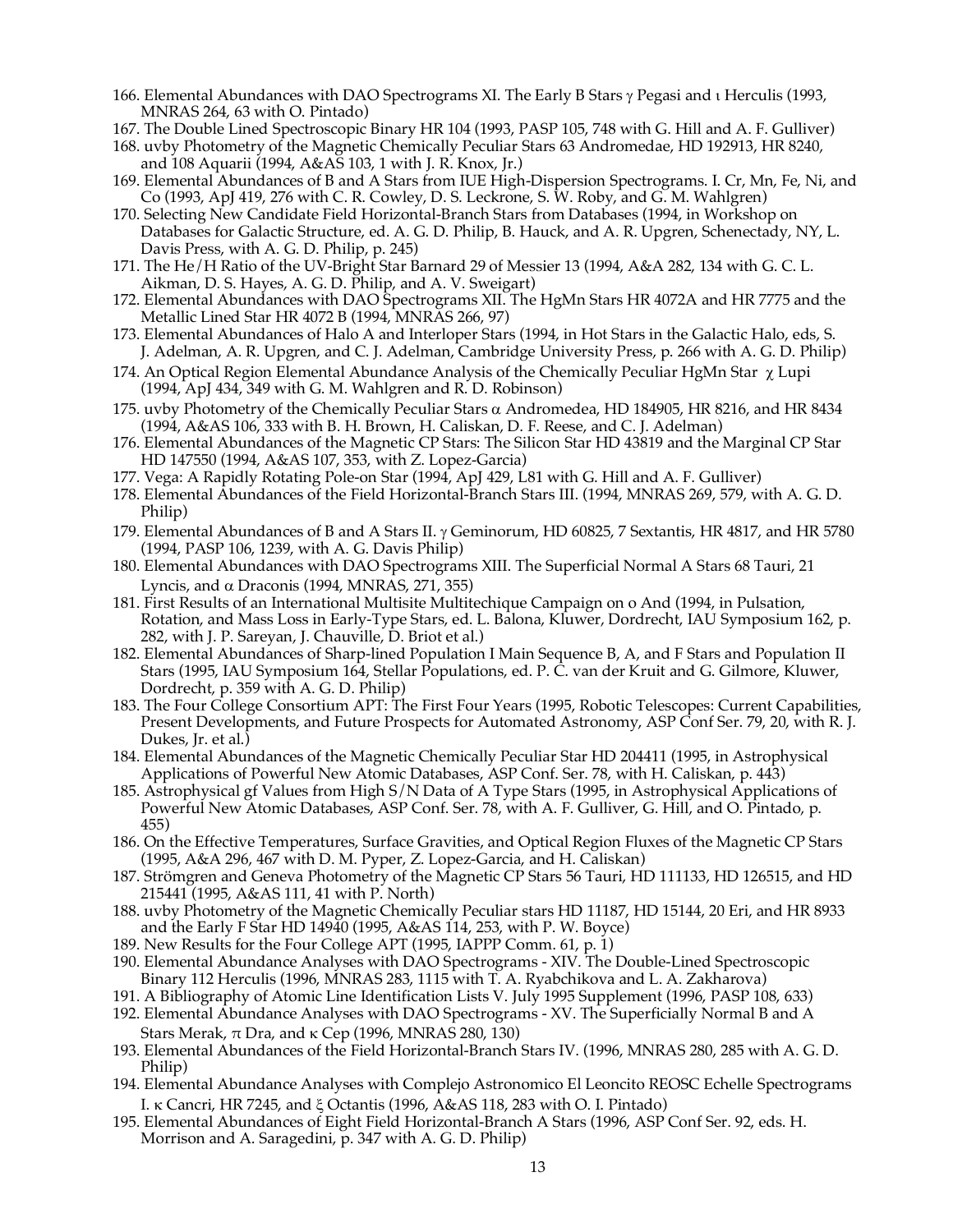- 196. Experiments in Spectral Synthesis (1996, in Model Atmospheres and Spectrum Synthesis, ASP Conf. Ser. 108, with O. I. Pintado, p. 180)
- 197. The Spectrophotometric Fitting Program, STELLAR (1996, in Model Atmospheres and Spectrum Synthesis, ASP Conf. Ser. 108, p 184 with G. Hill and A. F. Gulliver)
- 198. On Metal Line Equivalent Widths (1996, in Model Atmospheres and Spectrum Synthesis, ASP Conf. Ser. 108, p. 288)
- 199. Telluric Lines (1996, in Model Atmospheres and Spectrum Synthesis, ASP Conf. Ser. 108, p. 293 with A. F. Gulliver and D. E. Holmgren)
- 200. A Spectrograph's Instrumental Profile and Scattered Light (1996, in Model Atmospheres and Spectrum Synthesis, ASP Conf. Ser. 108, p. 232 with A. F. Gulliver and G. Hill)
- 201. Some Personal Reflections on the State of Abundance Analyses (1996, in Model Atmospheres and Spectrum Synthesis, ASP Conf. Ser. 108, p. 230)
- 202. Some Superficially Normal Stars with Strömgren Photometry Similar to That of Field Horizontal-Branch Stars (1996, Baltic Astronomy 5, 117 with A. G. D. Philip)
- 203. Elemental Abundances of the B and A Stars III.  $\gamma$  Geminorum, HR 1397, HR 2154, HD 60825, and 7 Sextantis (1996, MNRAS 282, 1181 with A. G. D. Philip)
- 204. Elemental abundances of the Mercury-Manganese stars HR 89 and 33 Geminorum (1996, MNRAS 282, 953 with A. G. D. Philip and C. J. Adelman)
- 205. Strömgren uvby Photometry of the magnetic Chemically Peculiar stars HD 32633, 25 Sex, HR 7224, and HD 200311 (1997, A&AS 122, 249)
- 206. Strömgren uvby Photometry of the magnetic Chemically Peculiar stars HR 1643,  $\theta$  Aur, 49 Cam, and HR 3724 (1997, PASP 109, 9)
- 207. Abundance analyses of roAp stars III.  $\gamma$  Equulei (with T. A. Ryabchikova, W. W. Weiss, and R. Kuschnig, 1997, A&A 322, 234)
- 208. On the possible variability of metallic-line and Mercury-Manganese stars (1997, A&AS 123, 445
- 209. Elemental Abundance Analyses with Complejo Astronomico El Leoncito REOSC Echelle Spectrograms II. µ Lep, 7 Sex, HR 4817, and 28 Her (1997, A&AS 125, 219 with O. I. Pintado)
- 210. uvby photometry of the magnetic Chemically Peculiar stars HD 37776, HR 2258, HR 6958, and 108 Aquarii (1997, A&AS 125, 65)
- 211. Elemental abundance analyses with DAO spectrograms XVI. The Normal F main sequence stars  $\sigma$ Bootis, q Cygni and i Piscum, and the Am stars 15 Vulpeculae and 32 Aquarii (1997, MNRAS 288, 470 with Hulya Caliskan, Dursun Kocer, and Cetin Bolcal)
- 212. Elemental abundance analyses with DAO spectrograms XVII. The superficially normal stars 2 Lyncis,  $\omega$  Ursa Majoris, and  $\phi$  Aquilae (1997, MNRAS 288, 501 with Hulya Caliskan)
- 213. On the possible variability of the main sequence A stars  $\theta$  Vir and 109 Vir (1997, A&AS 125, 497)
- 214. BVRI Photometry of the S Star HD 35155 (1997, Baltic Astronomy 6, 391)
- 215. On the Variability of Early A-Type Supergiants (1997, IBVS 4541, with B. Albayrak)
- 216. Strömgren uvby Photometry of some Be Stars, particularly  $\lambda$  Eri, FY CMa, 66 Oph, o And, 47 Ori, 88 Her, 28 Cyg, 66 Cyg, 31 Peg (1997, JAD, 3, article 6, with C. A. Lovelace)
- 217. uvby photometry of the Chemically Peculiar stars AR Aurigae, 3 Hydrae, 49 Cancri, and BX Bootis (1998, A&AS 128, 245)
- 218. Rotation modulation or/and pulsation in Omicron Andromedea I. The photometric results of an international multisite multitechnique campaign (1998, A&A 332, 155, with J. P. Sareyan et al.)
- 219. uvby photometry of  $\theta$  Coronae Borealis during 1994 and 1995 (1998, A&A 329, 579 with J. Fabregat)
- 220. Elemental Abundance Analyses with Complejo Astronomico El Leoncito REOSC Echelle Spectrograms III. HR 4487, 14 Hya, and 3 Cen A (1998, A&AS 129, 563 with A. F. Gulliver and O. I. Pintado)
- 221. Elemental abundance analyses with DAO spectrograms XIX. The superficially normal B stars  $\zeta$ Draconis, h Lyrae, 8 Cygni, and 22 Cygni (1998, MNRAS 296, 856)
- 222. Elemental abundance analyses with DAO spectrograms XVIII. 46 Draconis (1998, MNRAS 297, 1 with T. Ryabchikova and E. S. Davydova)
- 223. The BVRI photometry of the extrinsic S star HR 1105 (1998, A&A 333, 952)
- 224. Photometry from the Hipparcos Catalogue: Constant MCPs, Comparison and Check Stars (1998, Baltic Astronomy 7, 427)
- 225. On the Hipparcos Photometry of Chemically Peculiar B, A, and F Stars (1998, A&AS 132, 93)
- 226. Magnetic field models for A and B stars V. The magnetic field and photometric variation of 84 UMa (1998, A&A 335, 973 with G. A. Wade, G. M. Hill, N. Manset, and P. Bastien)
- 227. On the variability of Hipparcos Observations of S Stars (1998, IBVS 4591 with D. Maher)
- 228. Elemental abundance analyses with DAO spectrograms XX. The early A stars e Serpentis, 29 Vulpeculae, and  $\sigma$  Aquarius (1998, MNRAS 300, 359, with B. Albayrak)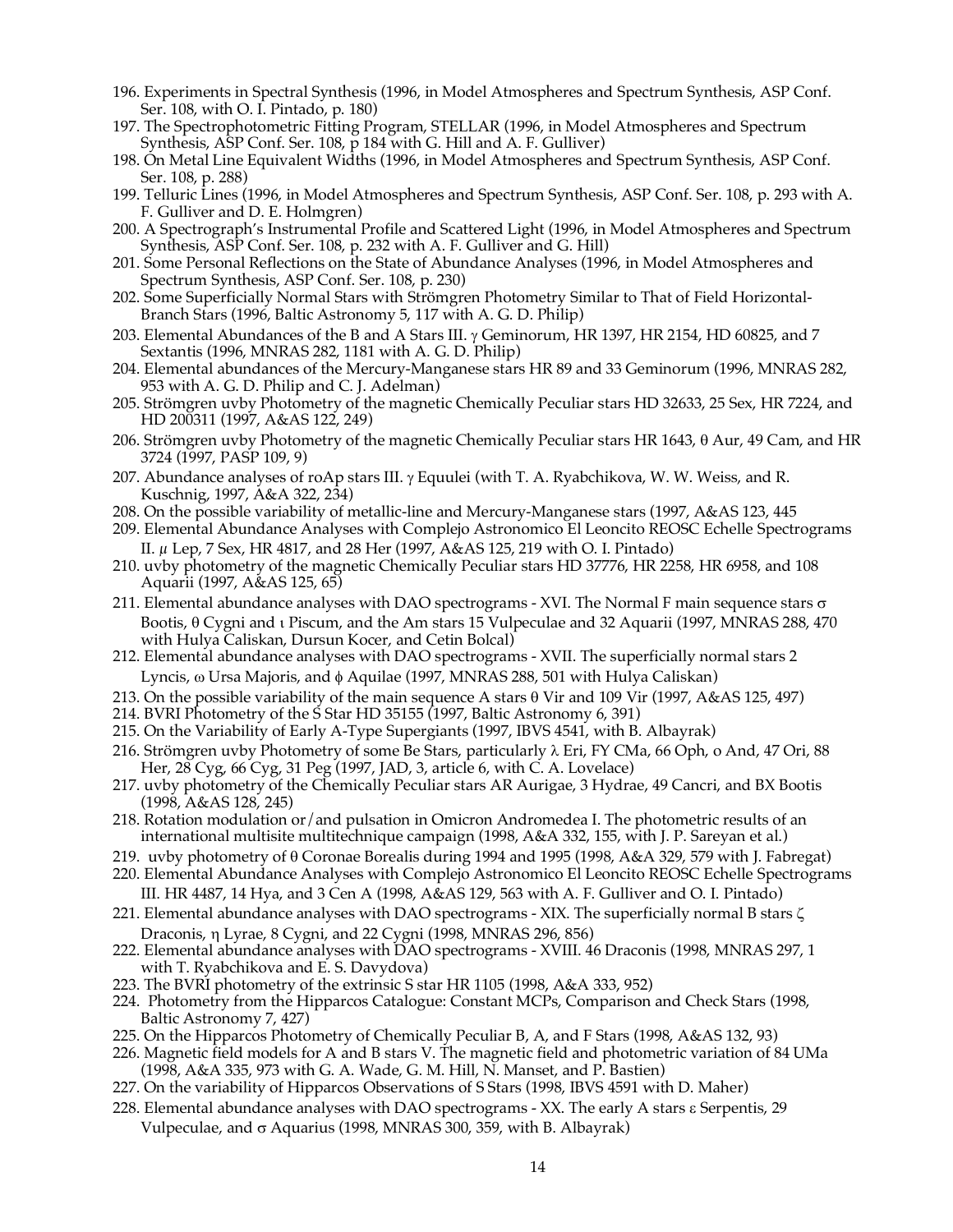- 229. Discovery of the secondary star of the HgMn binary k Cancri (1998, Contributions of the Astronomical Observatory Skalnate Pleso, 27, 258, with T. Ryabchikova, O. Kochukhov, G. Galazutdinov, and F. Musaev)
- 230. The Double-lined Spectroscopic Binary  $\alpha$  Andromedea: Orbital Elements and Elemental Abundances (1998, Proceedings of the 26th European Workgroup on Chemically Peculiar Stars, with T. Ryabchikova and V. Malanushenko, pp. 356-358)
- 231. uvby Photometry of 33 Tauri, HD 50169, and HR 7786 and an assessment of FCAPT comparison and check stars (1998, A&AS 133, 197 with C.-L. M. Pi and K. E. Rayle)
- 232. uvby Photometry of the CP Stars HD 15980, HR 1094, 33 Gem, and HD 115708 (1999, A&AS 134, 53)
- 233. uvby Photometry of the magnetic CP stars HR 1297, 36 Aur, and HR 2722, and the non-magnetic CP stars HR 1576 and  $\alpha$  Cnc (1998, PASP 110, 1304 with E. F. Brunhouse)
- 234. The Abundances of Elements in Sharp-lined Early Type Stars from IUE High Dispersion Spectrograms. II. The N Deficiency in Mercury-Manganese Stars (1999, ApJ 524, 974 with S. W. Roby and D. S. Leckrone)
- 235. Astrophysical Spectroscopy's Atomic Data Needs (1999, Phys. Scripta, T83, 97 with A. F. Gulliver)
- 236. uvby Photometry of the Magnetic CP Stars HD 35298, 19 Lyr, HD 192678, and HD 204411 (1999, A&AS 136, 111 with R. H. Rice)
- 237. Elemental Abundance Analyses with DAO Spectrograms XXI. The hot metallic-line stars 60 Leonis and 6 Lyrae (1999, MNRAS 305, 591 with H. Caliskan, T. Cay, D. Kocer, and H. Gokmen Tektanali)
- 238. Elemental Abundance Studies of CP Stars II. The Silicon Stars HD 133029 and HD 192913 (1999, A&AS 137, 227 with Z. L. Garcia-Lopez)
- 239. uvby Photometry of the Magnetic CP Stars 45 Leo, HR 4330, 49 Her, and HR 6718 (1999, A&AS 136, 379 with C-L.M. Pi and K. E. Rayle)
- 240. Orbital elements and abundances analyses of the double-lined spectroscopic binary  $\alpha$  Andromedae (1999, A&A 351, 963, with T. A. Ryabchikova and V. S. Malanushenko)
- 241. Elementary Abundance Analyses with DAO Spectrograms XXII. The Normal Late B and Early A Stars 14 Cyg, 29 Cyg, λ UMa, and 59 Her (1999, MNRAS 310, 146)
- 242. Strömgren Photometry of the Be Star q CrB: 1996-1999 (1999, IBVS 4729)
- 243. Variability of the uvby light curves of the mCP star 108 Aqr (1999, Baltic Astronomy 8, 369)
- 244. On the effective temperatures, surface gravities, and optical region fluxes of the CP stars (2000, A&A 355, 308 with K. E. Rayle)
- 245. On the cobalt abundances of early type stars (2000, A&A 353, 335, with A. F. Gulliver and L. O. Loden)
- 246 Elemental Abundance Analyses with Complejo Astronomico El Leoncito REOSC Echelle Spectrograms IV. Extensions of Nine Previous Analyses (2000, A&A 354, 899 with O. I. Pintado)
- 247. Elemental Abundance Analyses with DAO Spectrograms XXIII. The Superficially Normal Stars 28 And (A7 III) and 99 Her (F7 V) (2000, MNRAS 316, 514 with H. Caliskan, D. Kocer, I. Hamami, & H. G. Tektunali)
- 248. uvby Photometry of the mCP stars HD 36668, 36 Lyncis, HD 86592, and HR 8861 (2000, A&A 357, 548)
- 249. uvby Photometry of the mCP stars 20 Eri, HR 1297, 12 CMa, and HD 134214 (2000, A&AS 146, 13)
- 250. On the Variability of O and B Supergiants (2000, IBVS 4946 with K. Yuce and S. Engin)
- 251. On the Variability of A6 to F9 Supergiants (2000, IBVS 4947 with I. Cay, M. T. Cay, and D. Kocer)
- 252. On the Variability of Early K Stars (2000, IBVS 4958)
- 253. On the Variability of K5-M Stars (2000, IBVS 4959)
- 254. On the Variability of Late B III-V Stars (2000, IBVS 4968, with M. L. Gentry and I. M. Sudiana)
- 255. On the Variability of A3-F0 III-V Stars (2000, IBVS 4969)
- 256. On the Variability of A0-A2 III-V Stars (2000, IBVS 4982 with R. S. C. Flores, Jr. and V. Patel)
- 257. On the Variability of G0-G9 Stars (2000, IBVS 4993 with J. M. Davis and A. S. Lee)
- 258. A Bibliography of Atomic Line Identification Lists. VI. October 2000 Supplement (2001, PASP 113, 344)
- 259. Elemental abundance studies of CP stars. III. The magnetic CP stars  $\alpha$  Scl and HD 170973 (2001, A&A 367, 859 with Z. Lopez-Garcia and O. I. Pintado)
- 260. Elemental Abundance Analyses with DAO spectrograms XXIV. The Mercury-Manganese Stars u Her,  $\phi$  Her, and HR 7018 (2001, A&A 367 597 with A. F. Gulliver and K. E. Rayle)
- 261. Hipparcos Photometry: The Least Variable Stars (2001, A&A 367, 297)
- 262. uvby Differential Photometry of the CP stars HR 5341, HD 142070, HR 6967, and HR 8434 (2001, A&A 368, 225)
- 263. On the Variability of F1-F9 Stars (2000, IBVS 5003 with B. C. Coursey and E. A. Harris)
- 264. On the Variability of O4-B5 Stars (2000, IBVS 5008 with M. R. Mayer and M. L. Rosidivito)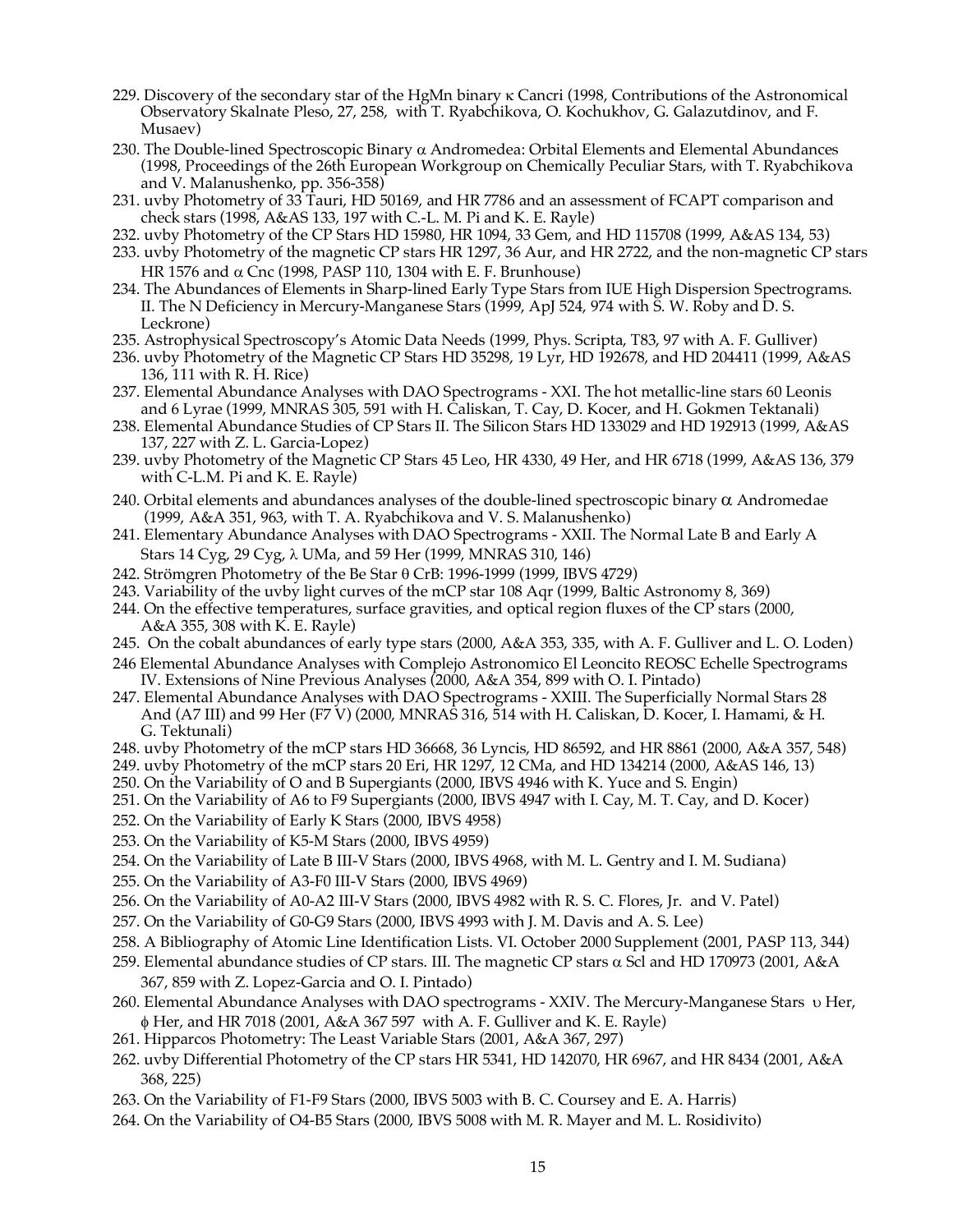- 265. uvby Photometry of the A2 Ib Supergiant 13 Mon (2001, Baltic Astronomy 10, 385)
- 266. On the Variability of Stars (2001, IBVS 5050)
- 267. Elemental Abundance Analyses with DAO Spectrograms- XXV. The Normal Stars  $\alpha$  Draconis,  $\tau$ Herculis,  $\gamma$  Lyrae, and HR 7926 (2001, A&A 371, 1078 with H. Caliskan, D. Kocer, H. Kablan, K. Yuce, and S. Engin)
- 268. On the rotation of the chemically peculiar magnetic star 56 Arietis (2001, A&A 375, 982, with V. Malanushenko, T. A. Ryabchikova, and I. Savanov)
- 269. An elemental abundance analysis of the Mercury-Manganese star HD 29647 (2001, MNRAS 328, 1144, with T. P. Snow, E. L. Wood, I. I. Ivans, C. , P. Ehrenfreund, and B. H. Foing)
- 270. 2027 Stars with the Largest Hipparcos Photometric Amplitudes (2001, Baltic Astronomy 10, 589)
- 271. On the Photometric Variability of Red Clump Giants (2001, Baltic Astronomy 10, 593)
- 272. FCAPT Observations of Late B and Early A Supergiants and AGB S Stars (2002, Radial and Nonradial Pulsations as Probes of Stellar Physics, ASP Conferences Series, 259, eds. C. Aerts, T. R. Bedding, and J. Christensen-Dalsgaard, p. 572)
- 273. The Variability of the Hg II  $\lambda$ 3984 Line of the Mercury-Manganese Star  $\alpha$  And (2002, ApJ 575, 449 with A. F. Gulliver, O. P. Kockukhov, and T. A. Ryabchikova)
- 274. uvby photometry of the CP Stars HR 149, HD 32966, HD 171782, and HR 7911 (2002, A&A 390, 1023 with S. A. Meadows)
- 275. On the effective temperatures and surface gravities of superficially normal main sequence B and A stars (2002, A&A 392, 1031, with O. I. Pintado, F. Nieva, K. E. Rayle, and S. E. Sanders, Jr.)
- 276. Elemental abundance analyses with DAO spectrograms. XXVI. The superficially normal stars  $\gamma$ Serpentis (F6 V) and 101 Herculis (A7 V) (2002, A&A 394, 187, H. Caliskan, S. J. Adelman, M. T. Cay, I. H. Cay, A. F. Gulliver, G. H. Tektunali, D. Kocer, and A. Teker)
- 277. Strömgren Differential Photometery of the Be Star q CrB: 1999-2002 (2002, IBVS 5307)
- 278. On the Periods of the Magnetic CP Stars (2002, Baltic Astronomy 11, 475)
- 279 .The Four College Consortium and the Future of APT's (2003, Small Telescopes in the New MILLENIUM II. The Telescopes We Use, ed. T. Oswalt, Kluwer, with R. J. Dukes, p. 155)
- 280. On the relationship between the Mercury-Manganese stars and the metallic-lined stars (2003, A&A 397, 267 with A. S. Adelman and O. I. Pintado)
- 281. A Spectroscopic Atlas of Deneb (A2Iae) λλ3826-5212 (2003, A&A 400, 1043 with B. Albayrak, A. F. Gulliver, C. Aydin, and D. Kocer)
- 282. uvby FCAPT photometry of the metallic-lined stars 60 Tau and HR 1528 and the magnetic CP stars HR 8216 and HR 8770 (2003, A&A 401, 357)
- 283. A Photometric and Spectroscopic Study of 3 Vulpecula (2003, AJ 126, 370, with R. J. Dukes, Jr., W. R. Kubinec, and A. Kubinec)
- 284. Stellar Kinematic Groups II. A Re-examination of the Membership, Activity, and Age of the Ursa Group (2003, AJ 125, 1980, with J. R. King, A. R. Villarreal, D. R. Soderblom, and A. F. Gulliver)
- 285. Elemental abundance analyses with DAO spectrograms. XXVII. The superficially normal stars  $\theta$  And (A2IV), e Del (B6 III), e Aqr (A1.5 V), and i And (B9 V) (2003, A&A 406, 975 with D. Kocer, H. Caliskan, A. F. Gulliver, and G. H. Tektunali)
- 286. Elemental abundances analysis with the EBASIM spectrograph of the 2.1-m CASLEO Observatory Telescope I. The late B and Early A Stars Xi Octantis, Alpha Sextantis, and 68 Tauri (2003, A&A 406, 987 with O. I. Pintado)
- 287. Atomic Physics Data for Stellar Atmospheres Research (2003, Modelling Stellar Atmospheres, IAU210, ASP Conference Series, eds. N. E. Piskunov, W. W. Weiss, & D. F. Gray, p. 261, with C. R. Cowley and D. J. Bord)
- 288. The ASTRA Spectrophotometer (2003, Modelling Stellar Atmospheres, IAU 210, ASP Conference Series, eds. N. E. Piskunov, W. W. Weiss, and D. F. Gray, poster paper E55, with A. F. Gulliver, B. Smalley, et al.)
- 289. UBV Photometry of 56 Ari: 1990-1994 (2003, Journal of Astronomical Data 9, article 2, with R. Fried)
- 290. A Round Table on Instrumentation and Data Processing (2003, Modeling of Stellar Atmospheres, eds. N. E. Piskunov, W. W. Weiss, and D. F. Gray, p. 337, with I. Bikmaev, A. F. Gulliver, & B. Smalley)
- 291. The Be Star  $\theta$  CrB is Variable Again (2003, IBVS, 5460)
- 292. A Spectroscopic Atlas of o Pegasi (A1 IV) (2004, A&A 413, 285, with A. F. Gulliver and T. P. Friesen)
- 293. Revised Elemental Abundances of the mCP star HD 8441 (2004, Baltic Astronomy 13, 35 with H. Caliskan)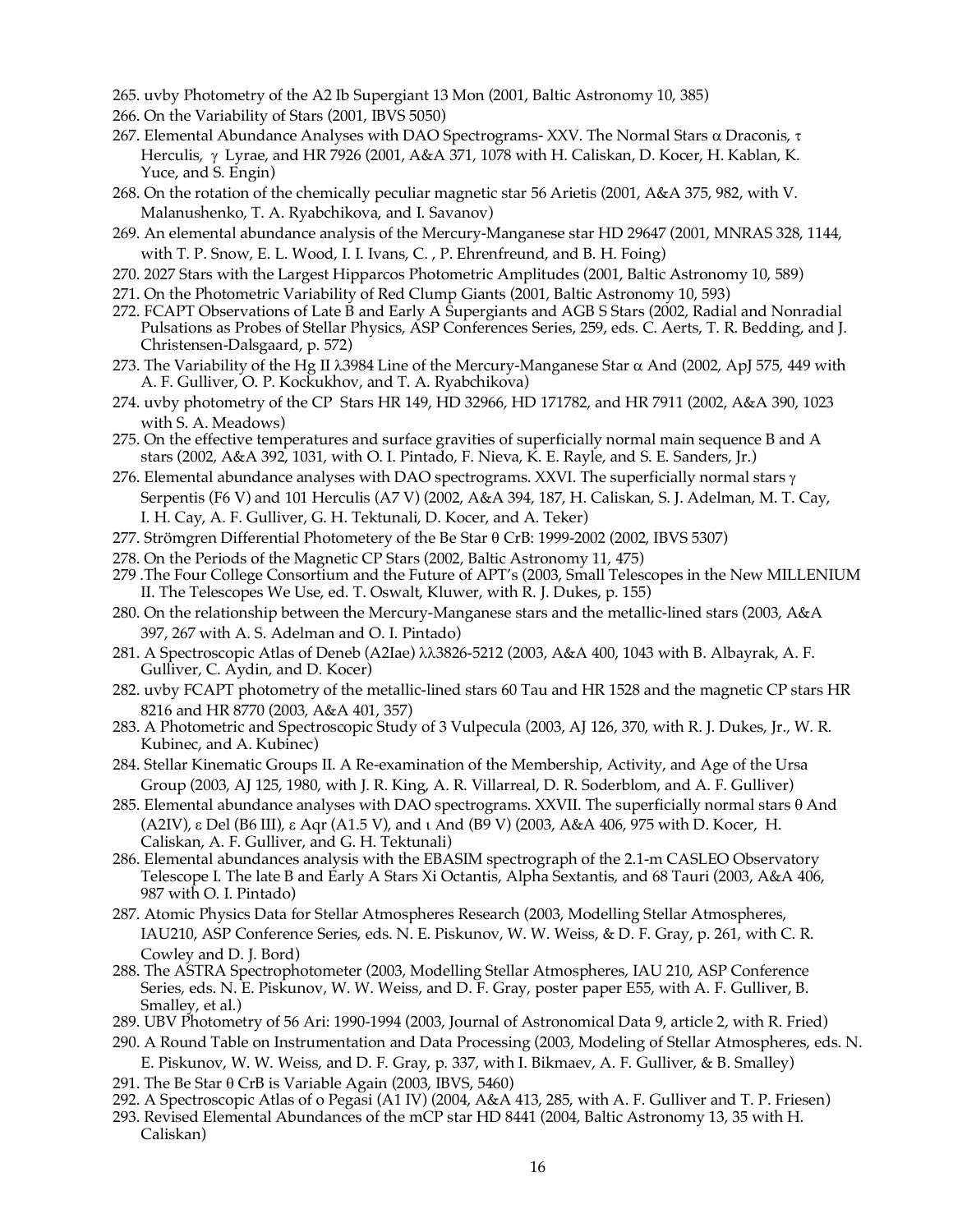- 294. The extraordinary photometric changes of the CP2 star HR 7224 (2004, MNRAS 351, 823)
- 295. Heavy Element Abundances in Late-B and Early A Stars: I. Coadded IUE Spectra of HgMn Stars (2004, ApJS 155, 179, with C. R. Proffitt, G. M. Wahlgren, D. S. Leckrone, and L. Dolk)
- 296. uvby FCAPT Photometry of the mCP stars HR 2258, MW Vul, and HR 9017 and the HgMn star 46 p Aqr (2005, A&A 429 317, with K. J. Young)
- 297. The Physical Properties of Normal A Stars (2005, The A-Star Puzzle, ed. J. Zverko et al., IAU S224, 1)
- 298. A Spectral Study of Vega: A Rapidly-rotating Pole-on Star (2005, The A-Star Puzzle, ed. J. Zverko et al,. IAU S224, 35, with G. Hill and A. F. Gulliver)
- 299. The Variable Light Curves of Some mCP Stars (2005, The A-Star Puzzle, ed. J. Zverko et al., IAU S224, 307, with D. M. Pyper)
- 300. Elemental abundance analyses with the EBASIM spectrograph of the CASLEO Observatory Telescope. I. The normal stars 5 Aqr and 30 Peg (2005, The A-Star Puzzle, ed. J. Zverko et al., IAUS224, AP4, with Z. Lopez-Garcia, S. Malaroda, N. E. Nunez, and M. G. Grosso)
- 301. A Preliminary Analysis of the Sharp-Lined A3 V Star 95 Leo (2005, The A-Star Puzzle, ed. J. Zverko et al., IAU S224, 544, with A. Teker and D. Kocer)
- 302. Elemental Abundances for HgMn Stars Observed with the EBASIM Echelle Spectrograph (2005, The A-Star Puzzle, ed. J. Zverko et al., IAU S224, 662. with O. I. Pintado)
- 303. A Spectroscopic Atlas of the Magnetic CP Star HR 8216 (2005, The A-Star Puzzle, ed. J. Zverko et al., IAU S224, 686, with H. Caliskan and A. F. Gulliver)
- 304. The Supergiant h Leo (A0Ib) (2005, The A-Star Puzzle, ed. J. Zverko et al., IAU S224, 869, with T. Tanriverdi and B. Albayrak)
- 305. The ASTRA Spectrophotometer: A July 2004 Progress Report (2005, The A-Star Puzzle, ed. J. Zverko et al., IAU S 224, 911 with A. F. Gulliver, B. Smalley, J. S. Pazder, P. F. Younger, L. J. Boyd, and D. Epand)
- 306. The S-Type Asymmetric Branch Giant Stars RS CVn, ST Her, OP Her, and HR Peg (2005, Baltic Astronomy, 14, 41 with J. W. Dennis III)
- 307. uvby FCAPT photometry of the mCP stars HD 32633, q Aur, 49 Cam, and 3 Hya (2005, A&A 435, 1099, with P. Kaekornmaung)
- 308. uvby FCAPT Photometry of the mCP stars 36 Aur, HR 2722, 13 And, and HD 220147 (2005, PASP 117, 476)
- 309. On the Ga II and Ga III Resonance Lines and the Implications for Chemical Stratification In HgMn Stars (2005, AJ 130, 2312, with K, E. Nielsen, G. M. Wahlgren, C. R. Proftitt, and D. S. Leckrone)
- 310. A Tribute to Bob Kurucz (2005, ATLAS12 and Related Codes, Mem. Soc. At. Italia, Suppl. 8 , 9)
- 311. On Atomic Physics Data for Stellar Atmospheres Research (2005, ATLAS12 and Related Codes, Mem. Soc. At. Italia, Suppl. 8, 103
- 312. The ASTRA Spectrophotometer: July 2005 Progress Report (2005, ATLAS12 and Related Codes, Mem. Soc. At. Italia, Suppl. 8, 192, with A. F. Gulliver, B. Smalley, J. S. Pazder, P. F. Younger, L. J. Boyd, D. Epand, and T. Younger)
- 313. Elemental abundance analyses with DAO spectrograms. XXIX. The HgMn Stars  $\beta$  Tau, 53 Tau,  $\gamma$  Crv, and u Her (2006, A&A, 447, 685 with H. Caliskan, A. F. Gulliver, and A. Teker)
- 314. The Photosphere and Stellar Wind of Deneb (A2 Ia) in the Far Ultraviolet (2006, Astrophysics in the Far Ultraviolet, ASP Conference Series, 348, 124, with J. P. Aufdenberg, N. D. Morrison, and P. H. Hauschildt)
- 315. The Abundances of the Fe Group Elements in the Early B Star AV 304 in the Small Magellanic Cloud (2006. Astrophysics in the Far Ultraviolet, ASP Conference Series. 348, 136, with G. J. Peters)
- 316. FCAPT uvby Photometry of the mCP Stars HD 20629, HR 3724, 45 Leo, and HD 192678 (2006, PASP, 118, 77)
- 317. FCAPT BVRI Photometry of NZ Gem, HD 73017, HD 77247, RT Vir, and 104 Her (2006, Baltic Astron., 15, 363, with W. L. Harrell)
- 318. The ASTRA Spectrophotometer: Design and Overview (2007, The Future of Photometric, Spectrophotometric, and Polarization Standardization, ed. C. Sterken, ASP Conference Series, 364, 255, with A. F. Gulliver, B. Smalley, J. S. Pazder, P. F. Younger, L. J. Boyd, D. Epand, and T. Younger)
- 319. The ASTRA Spectrophotometer: Reductions and Calibration (2007, The Future of Photometric, Spectrophotometric, and Polarization Standardization, ed. C. Sterken, ASP Conference Series, 364, 265, with B. Smalley and A. F. Gulliver)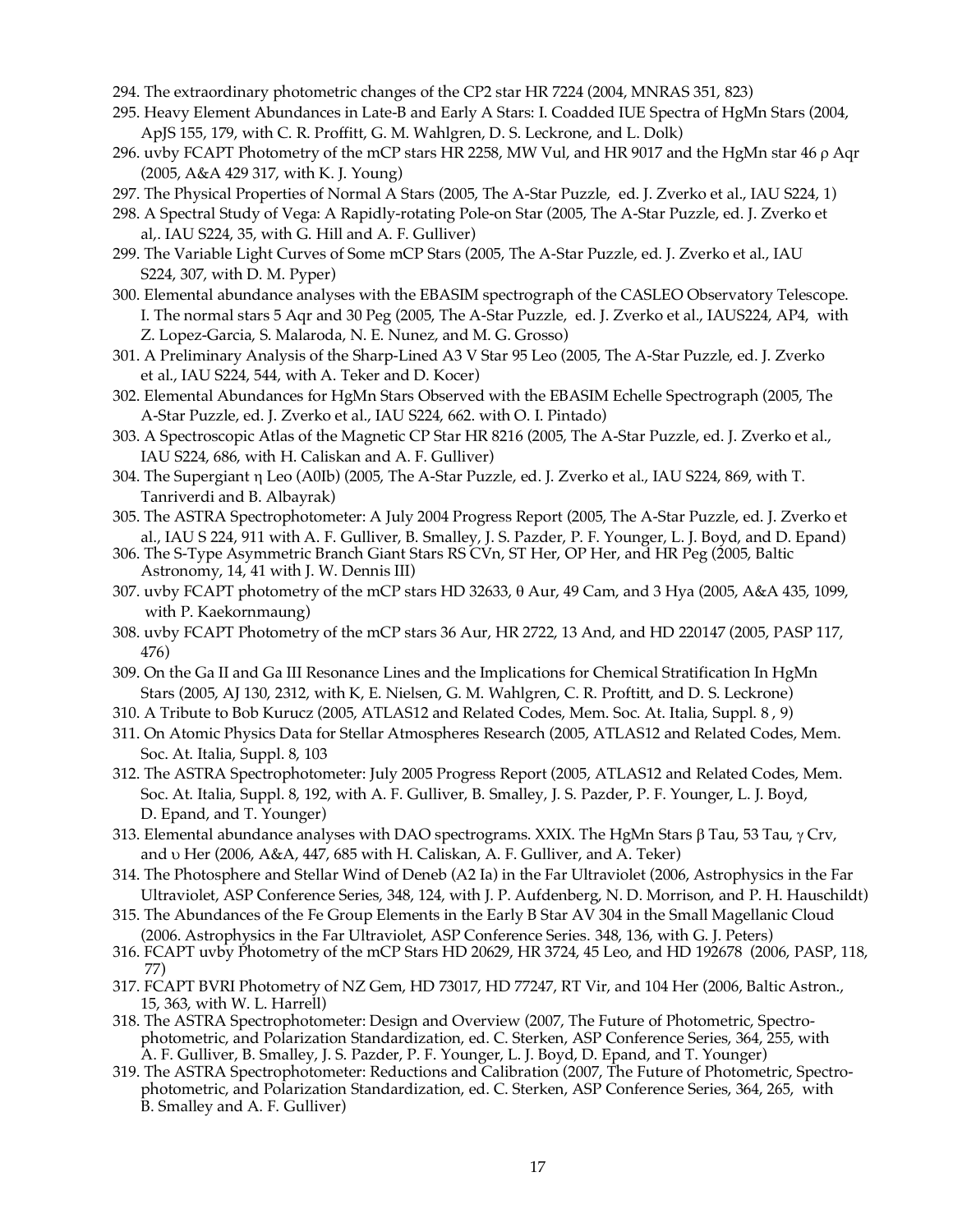- 320. The HgMn Binary Star  $\phi$  Herculis: Dectection and Properties of the Secondary and Revision of the Elemental Abundances of the Primary (2007, ApJ 655, 1046, with R. T. Zavala, C. A. Hummel, A. F. Gulliver, H. Caliskan, J. T. Armstrong, D. J. Hutter, K. J. Johnston, and T. A. Pauls)
- 321. On the Abundances of the Am and normal A Stars (2007, Baltic Astronomy, 16, 183, with N. Unsuree)
- 322. Stromgren Photometry of the Supergiants HD 4841 (B5 Ia) and HD 194279 (B1.5 Ia)(2007, Baltic Astronomy 16, 311, with K. Yuce)
- 323. Weather in stellar atmosphere revealed by the dynamics of mercury clouds in  $\alpha$  Andromedae (2007, Nature Physics 3, 526, with O. Kochukhov, A. F. Gulliver, and N. Piskunov)
- 324. FCAPT uvby Photometry of the mCP stars BN Cam, EP Vir, FF Vir, and HD 184905 (2007, PASP 119, 733, with J. Sutton)
- 325. uvby FCAPT photometry of six small amplitude mCP stars (2007, PASP, 119, 1256, with S. L. Woodrow)
- 326. Johnson BV and Cousins RI photometry of some cool giant stars (2007, Journal of Astronomical Data 13, 3 with B. A. Colegrove and S. L. Woodrow)
- 327. FCAPT uvby Photometry of the mCP Stars HD 16545, HD 93226, HR 7575, and HR 8206 (2007, PASP, 119, 980)
- 328. Elemental abundance analyses with DAO spectrograms. XXXI. The F supergiants  $v$  Her (F2II) and 41 Cyg (F5Ib-II) with I. M. Cay, G. Tektunali,, A. F. Gulliver, and A. Teker, 2008, AN 329, 4)
- 329. FCAPT uvby Photometry of the mCP stars HD 86592, HR 4330, HR 6958, and HR 7786 (2008, PASP 120, 367)
- 330. Photometric Variability of the B8Iae Supergiant Variable HD 199478 (HR 8020) (2008, PASP 120, 311 with John R. Percy, R. Palaniappan, R. Seneviratne, and N. Markova)
- 331.FCAPT uvby photometry of the mCP stars: HR 1297, 25 Sex, BX Boo, and 49 Her (2008, PASP 120, 595)
- 332.Wind structure of the late B supergiants. I. Multi-line analyses of near-surface and wind structure in HD 199478 (B8 Iae) (2008, A&A 587, 211, with N. Markova, R. Prinja, H. Markov, I. Kolka, N. Morrison, and J. Percy)
- 333. A Study of Vega: A Rapidly Rotating Pole-On Star (2010, ApJ, 712, 250 with G. Hill and A. F. Gulliver)
- 334. Elemental abundance analyses with DAO spectrograms. XXX. & Cet (B9 III), 21 Aql (B8 II-III), iota Aql (B5 III), and i Del, (A2 V) (2010, AN, 331, 378-383, with P. C. Westbrook)
- 335. High resolution spectroscopic study of red clump stars in the Galaxy: iron group elements (2010, MNRAS, 408, 1225 with E. Puzeras, G. Tautvaisiene, J. G. Cohen, D. F. Gray, I. Ilyin, and Y. Chorniy)
- 336. Elemental Abundance Analyses with Coude Echelle Spectrograms from the TUBITAK National Observatory of Turkey – The HgMn stars 11 Per, HR 2801, and v Cnc (2010, AN, 331, 785 with K. Yuce)
- 337. On the Properties of B and A Type Supergiants (2010, non-LTE calculations in trace elements, EAS Publication Series, 43, 231-235 with K. Yuce)
- 338. Elemental Abundance Analyses with DAO Spectrograms. XXVIII. Comparisons with Two Series of Automated Elemental Abundance Analyses. (2011, New Astronomy, 16, 191, with K. Yuce and A. F. Gulliver)
- 339. A Five-year Spectroscopic and Photometric Campaign on the Prototypical  $\alpha$  Cygni Variable and A type Supergiant Star Deneb (2011, AJ,141, 17, with N. D. Richardson, N. D. Morrison, and E. E. Kyrukova)
- 340. Elemental abundance analyses with DAO spectrograms. XXXIII.  $\alpha$  Dra,  $\beta$  UMa,  $\pi$  Dra, and  $\kappa$  Cep (with K. Yu and A. F. Gulliver, 2011, AN, 332, 153)
- 341. Optical Region Spectrophotometry: Past and Present, in Astronomical Photometry: Past, Present, and Future, (ed. E. F. Milone and C. Sterken, Springer, 2011 Astrophysics and Space Science Library 373, 187)
- 342. Elemental abundance analyses with DAO spectrograms. XXXII. HR 6455 (A3 III),  $\delta$  Aqr (A3 V), n Lep (F2 V), and 1 Boo (A1 V) (2011, AN, 332, 681, with K. Yuce, A. F. Gulliver, and G. Hill)
- 343. Stellar Astrophysics with Undergraduate Students (2012, SCAS, 10, 9)
- 344. Rotational velocity distribution of A stars: Searching for intrinsic slowly rotating normal A0-A1 stars (2012, SP2A-2012, Proceedings of the Annual meeting of the French Society of Astronomy and Astrophysics, Eds. S. Boisser et al., p. 389, F. Royer et al.)
- 345. An update on the rotational period of the magnetic Chemically Peculiar star CU Virginis (2013, MNRAS, 431, 2106 with D. M. Pyper & I. R. Stevens)
- 346. On the Properties of Non-Magnetic Peculiar B, A, and Early F Type Stars (2014, in Putting A Stars into Context: Evolution, Environment, and Related Stars, ed. G. Mathys et al., with K. Yuce, p. 199)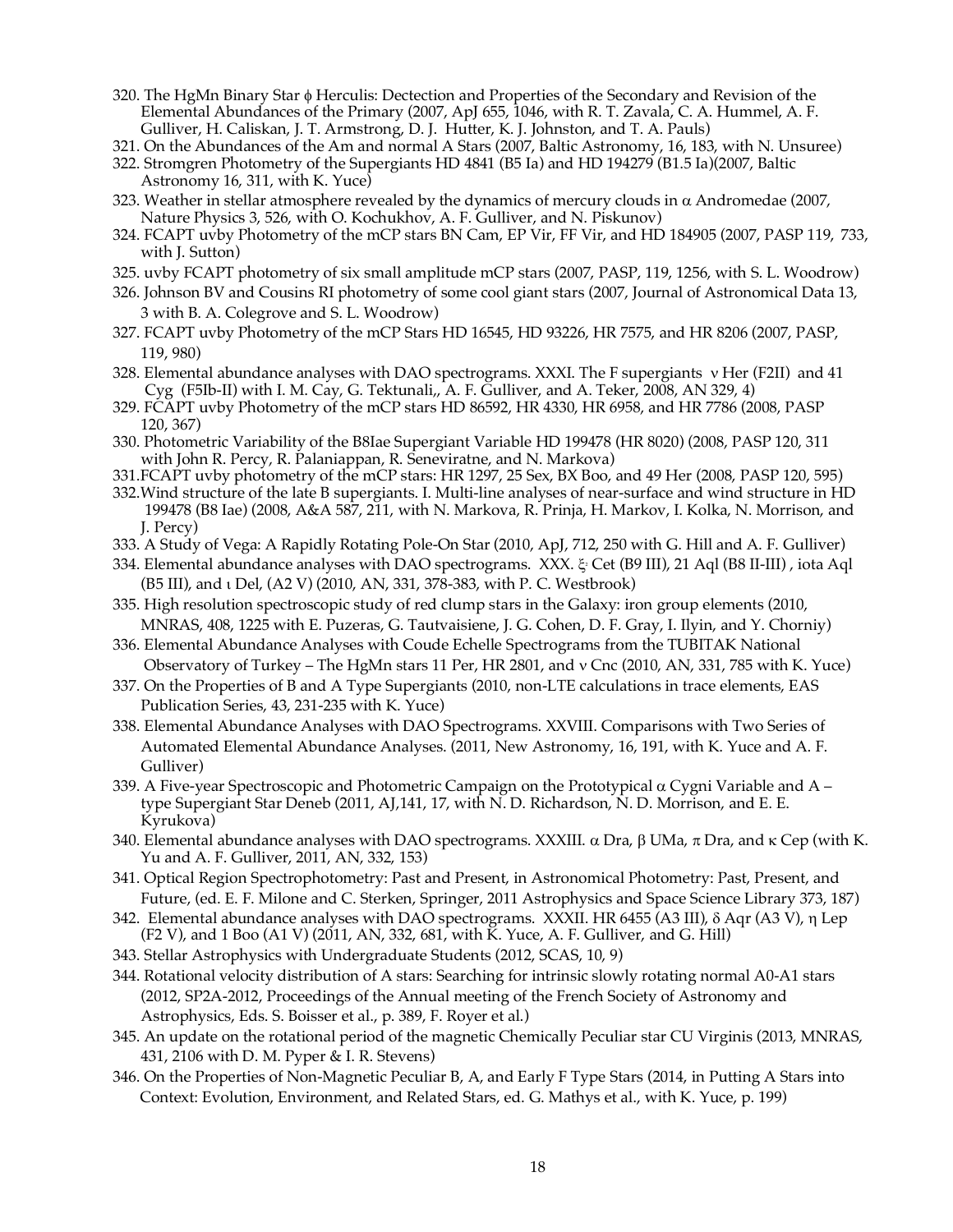- 347. Normal A0-A1 stars with low v sin i (2014, in Putting A Stars into Context: Evolution, Environment, and Related Stars, ed. G. Mathys et al., F. Royer, M. Gebran, R. Monier, G. Hill, A. Gulliver, S. Adelman, and 3 others, p. 265)
- 348. Normal A0-A1 stars with low rotational velocities I. Abundance determination and classification (2014, Astronomy &Astrophysics, 562, 84, B. Smalley and 4 others)
- 349. Elemental Abundance Analyses with DAO Spectrograms. XXXIV. Three-Dimensional Graphical Examination of the Elemental Abundances of the Mercury-Manganese and Metallic-Line Stars (2014, Publications of the Astronomical Society of the Pacific, 126, 345 with K. Yuce)
- 350. Elemental Abundance Analyses with DAO Spectrograms. XXXV. On the Iron Abundances of B and A Stars (2014, Publications of the Astronomical Society of the Pacific, 126, 505)
- 351. Spectroscopic and Photometric Variability in the A0 Supergiant HR 1040 (2015, AJ, 150, 190 with D. J. Corliss and N. D. Morrison)
- 352. Elemental Abundance Analyses with DAO spectrograms XXXVI. The hot Am stars  $\theta$  Leo, and o Peg (2015, Publications of the Astronomical Society of the Pacific, 127, 58 with A. F. Gulliver and R. Heaton)
- 353. Elemental Abundance Analyses with DAO Spectrograms. XXXVII. The Normal A0IV Star  $\gamma$  Gem (2015, Publications of the Astronomical Society of the Pacific, 127, 340, with A. F. Gulliver and P. Kaekornmaung)
- 354. Elemental Abundance Analyses with DAO Spectrograms. XXXVIII. The SB2 stars HR 104 and  $\theta$  Aql (2015, Publications of the Astronomical Society of the Pacific, 127, 509 with K. Yuce)
- 355. HD 18078: a very slowly rotating Ap star with an unusual magnetic field structure (2016, Astronomy & Astrophysics 586, 85 with G. Mathys, I. I. Romanyuk, J. D. Landstreet and D. M. Pyper)
- 356. Elemental Abundance Analyses with DAO Spectrograms. XXXIX. 2 UMa and 15 Vul (2016, PASP 128, 054201 with I. Cay and A. Yelkenci)
- 357. HD 35502: a hierarchical triple system with a magnetic BIVpe primary (2016, MNRAS, 460, 1811 J. Sikora, G. A. Wade, D. A. Bohlender, M. Shultz, S. J. Adelman, E. Alecian, D. Hanes, D. Monin, C. Neiner, MiMeS Collaboration, and BinaMIcS Collaboration)
- 358. Elemental Abundance Analyses with DAO Spectrograms, IL. The metal-poor A2 V Star HR 196, the Bp Star HR 6968, and the HgMn Star HR 7664, (2017, AN, 228, 584-587, S. J. Adelman, A. F. Gulliver, and L. Grucella)
- 359. Mathematical Assessment of Physical and Chemical Processes from the middle B to early F Type Main Sequence Stars (2017, in Astrometry and Astrophysics in the Gaia Sky, Proceedings of IAU Symposium 330, K. Yuce and Saul J. Adelman, 362-3)
- 360. On the Photometric Variability of Very Sharp-lined cool mCP Stars (2017, PASP129:104203 with D. M. Pyper) 129:104203
- 361. Studies of FCAPT uvby photometry with Period04: The mCP stars HD 5797, HD 26792, HD 27309, HD 49713, HD 74521, HD 120198, HD 171263, and HD 215441 (2018, PASP, 130, 044202, with R. J. Dukes, Jr.)
- 362. On the Variability of the A0 Supergiants 9 Per, HR 1035, 13 Mon, Deneb, and HR 8020 as Seen in FCAPT Stromgren Photometry (2019, New Astronomy, 66, 88-99 with K. Yuce)

# PAPERS IN PREPARATION

- 1. Studies of FCAPT uvby photometry with Period04: II. The mCP stars HD 32966, HD 35298, HD 171247, HD 217833, HD 220147, HD 220885, HD 223358, and HD one other (2018, to be submitted to PASP with K. Yuce, R. J. Dukes, Jr.)
- 2. Examining High Dispersion Spectra: Rotational Velocities, Binarity and Unusual Line Profiles (2019 with A. F. Gulliver)
- 3. ASTRA Spectrophotometer: Optical and Mechanical Design (2018, with J. Pazder and P. F. Younger)
- 4. Studies of mCP stars with D. M. Pyper (2018)
- 5. Analysis of i Her (with A. F. Gulliver, G. Hill, and G. J. Peters)
- 6. Abundance Analysis of Vega (with G. Hill and A. Gulliver)
- 7. An optical and uv study of Procyon.
- 8 A photometric study of V772 Cas (with T. Gandet)

# POPULAR ARTICLES

- 1. Terraforming Venus (1982, Spaceflight 24, 50)
- 2. The Case for Planetary Engineering (1982, Space World, June-July, p. 29 with B. Adelman)
- 3. An Antifundamentalist Rejoinder (1990, National Forum LXXI No. 4, p. 15